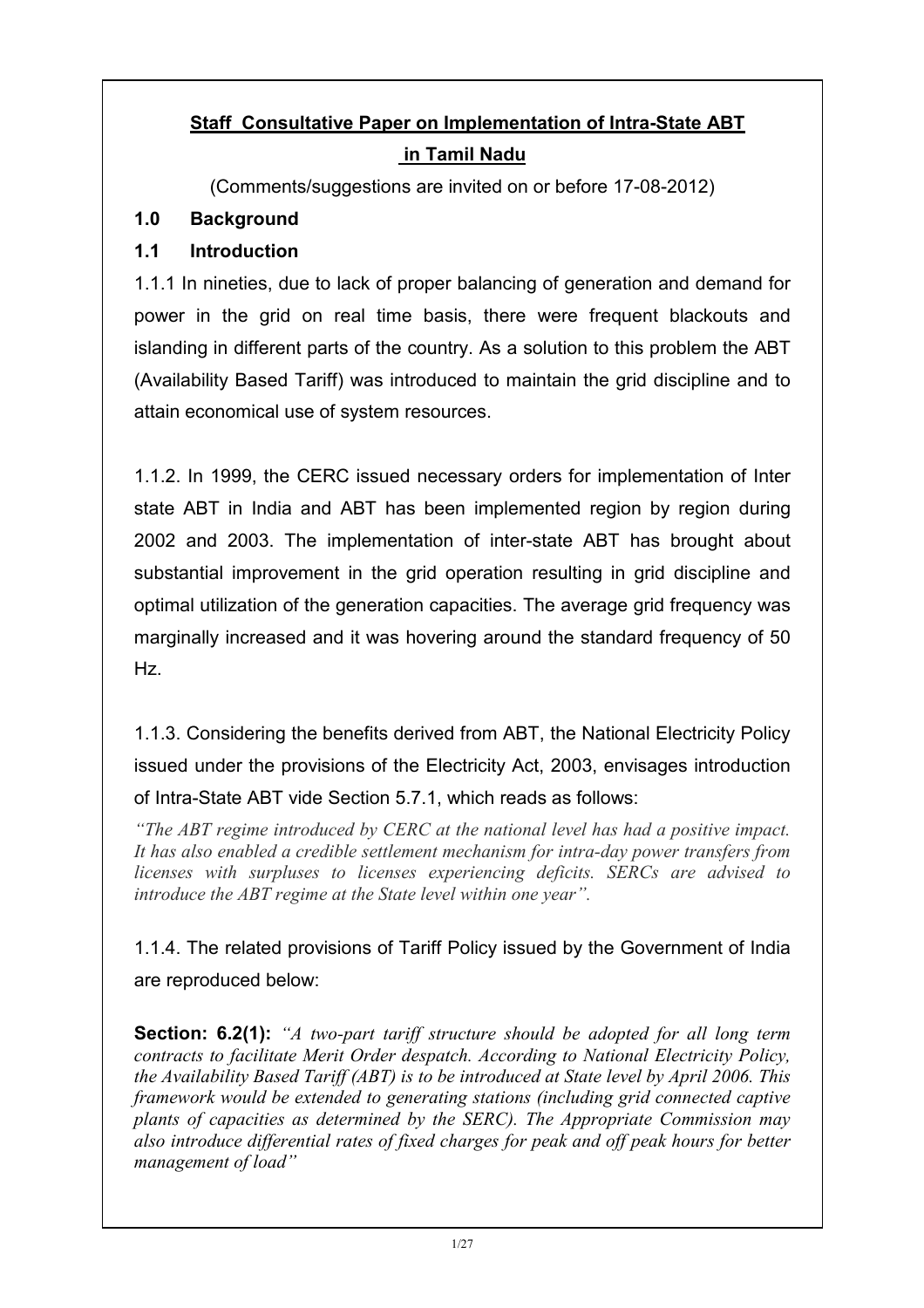**Section: 7.1 (8):** "Metering compatible with the requirements of the proposed transmission tariff framework should be established on priority basis. The metering should be compatible with ABT requirements, which would also facilitate implementation of Time of Day (ToD) tariffs".

1.1.5. In line with the above policy, the Commission published a draft consultative paper on introduction of Intra-State ABT in Tamil Nadu during December, 2006 and invited comments from various stake holders. In response to the above, only few stake holders have given feed back / suggestions. The matter was discussed in the State Advisory Committee (SAC) and the SAC considered that the Intra-State ABT could be better implemented in this State after unbundling of TNEB. Now that the Tamil Nadu Electricity Board has been reorganised with effect from 01-11-2010, the Commission has proposed to implement Intra-State ABT in this State. Therefore, the Commission has decided to issue a fresh consultative paper and seek fresh views from various stakeholders in the unbundled scenario before issuing regulation on Intra-State ABT. This consultative paper is an exercise towards this end. The Commission has attempted to provide the conceptual issues involved in ABT, the benefits as seen from the experiences of other utilities and regional grid etc., the applicability of this mechanism in the existing set up in the State and how to make a start.

#### 1.2. Importance of Intra-State ABT

1.2.1. One of the main reasons for implementing ABT is to encourage grid discipline by making the pricing of power, frequency dependent, thereby forcing state participants to improve procedures for forecasting, scheduling and load despatch. The objectives of the introduction of ABT are as under:

- (a) Encouragement of grid discipline
- (b) Promotion of trade in energy and capacity
- (c) Economic load despatch
- (d) Encouragement of higher availability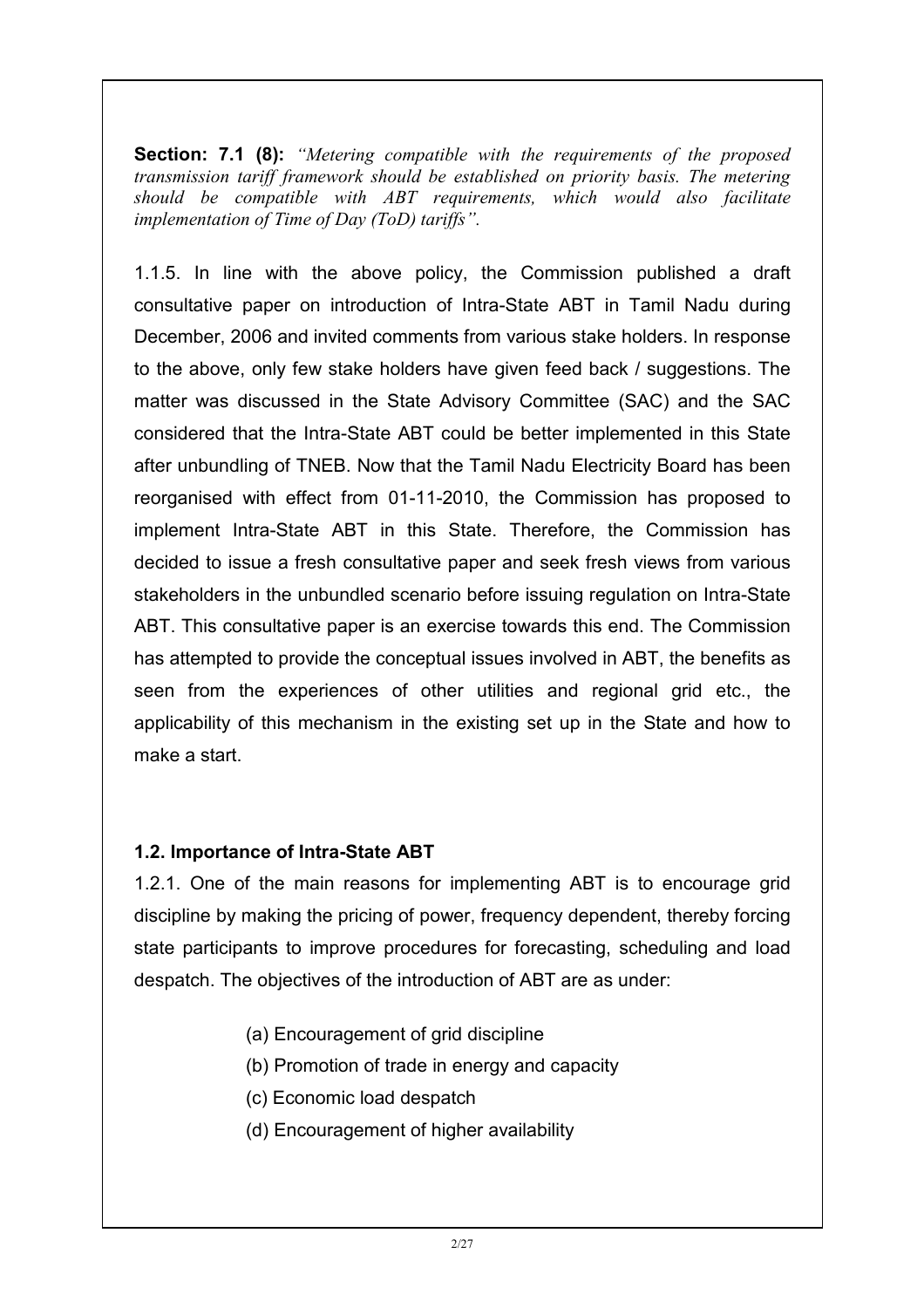1.2.2. The generating capacity connected to Tamil Nadu grid including the allocation from Central Generating Station is 10237 MW as on 31.03.2012 comprising 2970 MW from TANGEDCO's four thermal stations, 516 MW from four gas turbine stations, 2191 MW from hydro stations, 17.55 MW from TNEB's wind farm, 1180 MW from private sector power projects, 215 MW as contribution to Tamil Nadu grid by sale of electricity from captive generating plants, 2861 MW as Tamil Nadu's share from central generating stations 305 MW from external assistance and all other medium term/short term Power Purchase Agreements, Open Access Customers. Generating capacity from privately owned wind farms is 6954 MW. The installed capacity of cogeneration in sugar mills, biomass and solar is 638 MW, 169 MW and 7 MW respectively.

1.2.3. The relaxation of load limit to open access eligibility by the Commission in the Intra-State Open Access Regulations, 2005, introduction of Restriction and control measures due to power shortage in the State and the various tariff orders issued by the Commission are also expected to increase the number of players using the State Grid. To meet the increasing energy demand in the coming years, it is reported that TANGEDCO has proposed new generation projects to the tune of 7000 MW in the next 5 years. There is a reported addition of around 2000 MW by the Merchant Power Plants and around 2000 MW by the Captive Power Plant promoters in the next few years. With many active players in the State, there is a need to develop a balancing mechanism at State level in line with the balancing mechanism at the regional level.

1.2.4. In the existing Regional ABT, though various entities are connected to the Tamil Nadu grid, the State as a single unit is considered to be connected to the southern grid and is liable to receive or pay UI charges in case of deviations from schedule. The increase in users of the State transmission network necessitates efficient energy accounting and balancing mechanisms. Hence, interstate ABT principles have to be replicated at the intrastate level.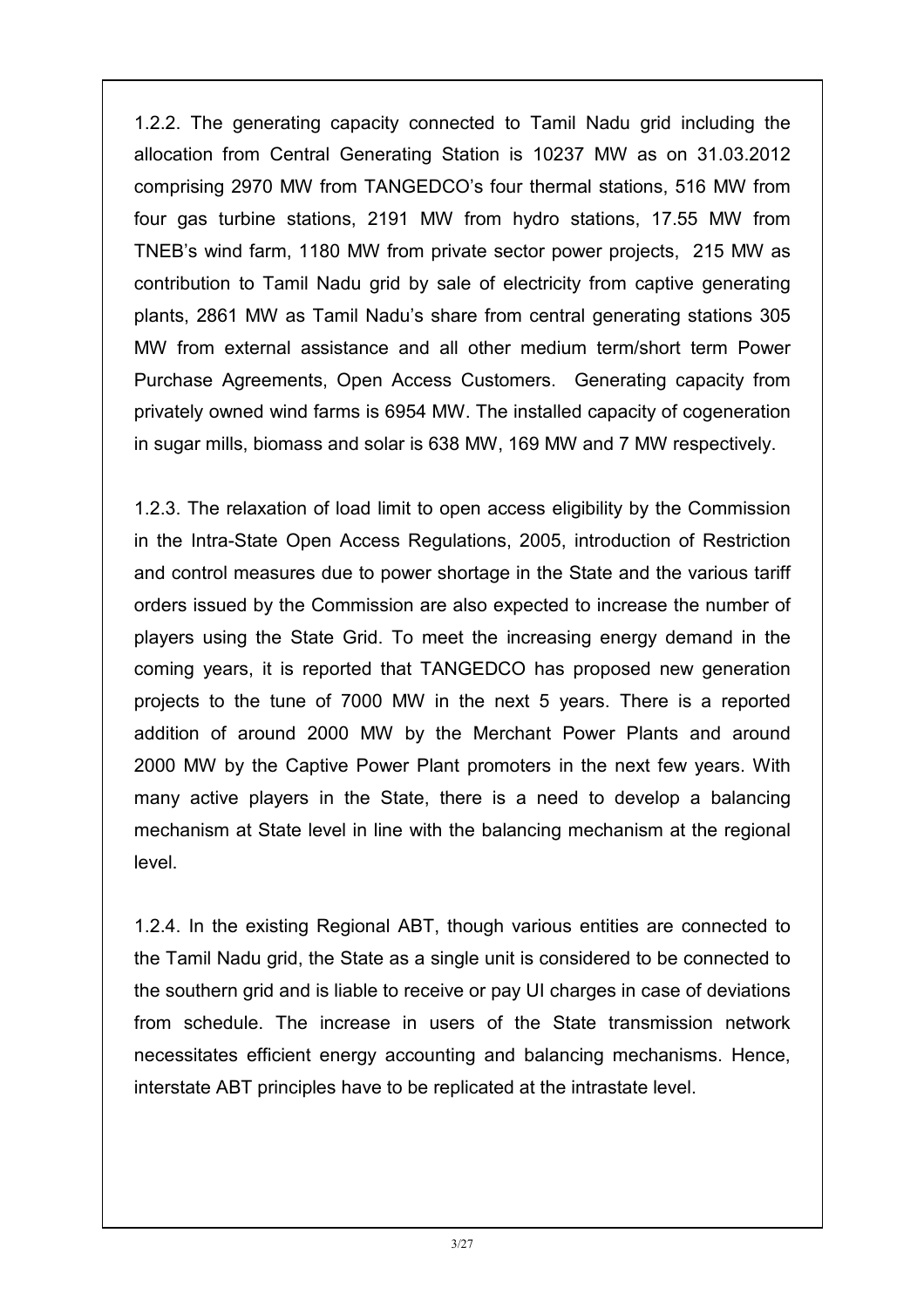### 2.0 Entities involved in Intra-State ABT

2.1 Intra-state ABT shall be applicable on suppliers and drawers, who are required to give daily schedules to SLDC, unless excluded from the applicability of ABT under the Commission's proposed Intra-State ABT Regulations / orders. Provided that the applicability of the ABT shall remain suspended during the period of grid disturbance, islanded mode of grid operation as intimated by SLDC as per provisions of the Tamil Nadu Electricity Grid Code.

#### 2.1.1. Generating Stations:

All generating stations except the following shall be covered by intra-state ABT, if:-

- (i) Generating Stations covered by inter-state ABT,
- (ii) Nuclear Power Stations,
- (iii) Hydro Stations of less than 25 MW,
- (iv) Power Plants of capacity below 10 MW

Wind and Solar power stations are dealt with separately in this concept paper.

### 2.1.2. Licensees:

All Distribution/trading licensees in the State.

### 2.1.3. Open Access Customers:

2.1.3.1 An open access customer, within the State, shall be governed by intrastate ABT only in respect of electricity supplied to him by the generating station / licensee governed by inter-state/ intra-state ABT. Intra state ABT shall be applicable to the extent of such supply only.

Provided that drawal schedule of open access customer for a working day shall be the normal drawal schedule of the working day and that of a holiday shall be the normal drawal schedule of a holiday. Any significant deviation shall be treated as gaming and may be disallowed by SLDC.

2.1.3.2 The open access customers could be directly connected to either the Central Transmission Utility system or the State Transmission Utility system or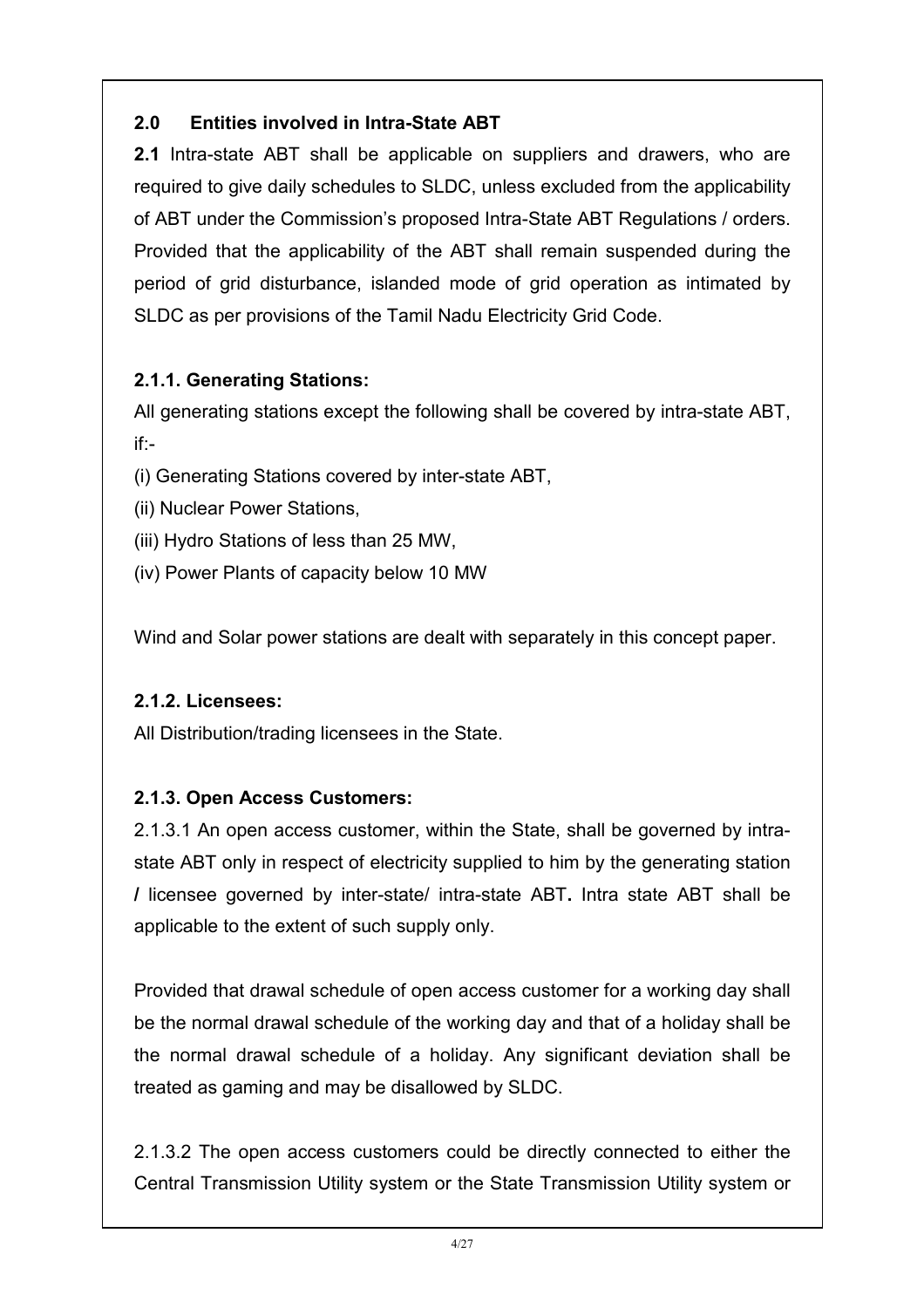the DISCOM. In case they are connected to the CTU system, the Regional Load Despatch Centre (RLDC) would be responsible for scheduling and accounting and in other cases, either the SLDC or the Distribution Control Centre (DCC) would be responsible. The following table summarizes the above:

| <b>OA Customers and entities</b>      | <b>Responsibility of Scheduling</b><br>and Accounting |
|---------------------------------------|-------------------------------------------------------|
| Connected at CTU System               | <b>RLDC</b>                                           |
| Connected at STU System               | <b>SLDC</b>                                           |
| Connected at DISCOM System            | SLDC/DCC                                              |
| <b>Embedded Generators in DISCOMs</b> | SLDC/DCC                                              |

|  | Table 1. Responsibility of scheduling and accounting |
|--|------------------------------------------------------|
|--|------------------------------------------------------|

#### 2.1.4. Implementation of ABT:

Intra-state ABT shall be implemented to all HT & EHT OA customers in this State irrespective of the sanctioned demand from the date of issue of Intra state ABT order.

### 3.0 Components of ABT

### 3.1 Capacity Charge:

This is payable by the beneficiaries based on the capacity allocated to them, and is irrespective of the amount of power they draw or schedule to draw. The Capacity Charges can be computed and recovered as per the Commission's Regulations / Orders in force.

### 3.2 Energy Charge:

All the scheduled energy that is drawn is charged as per the variable energy charge of the station from which power is being drawn. The energy cost comprises of the fuel cost and it is to be charged as per the Commission's Regulations / Orders in force.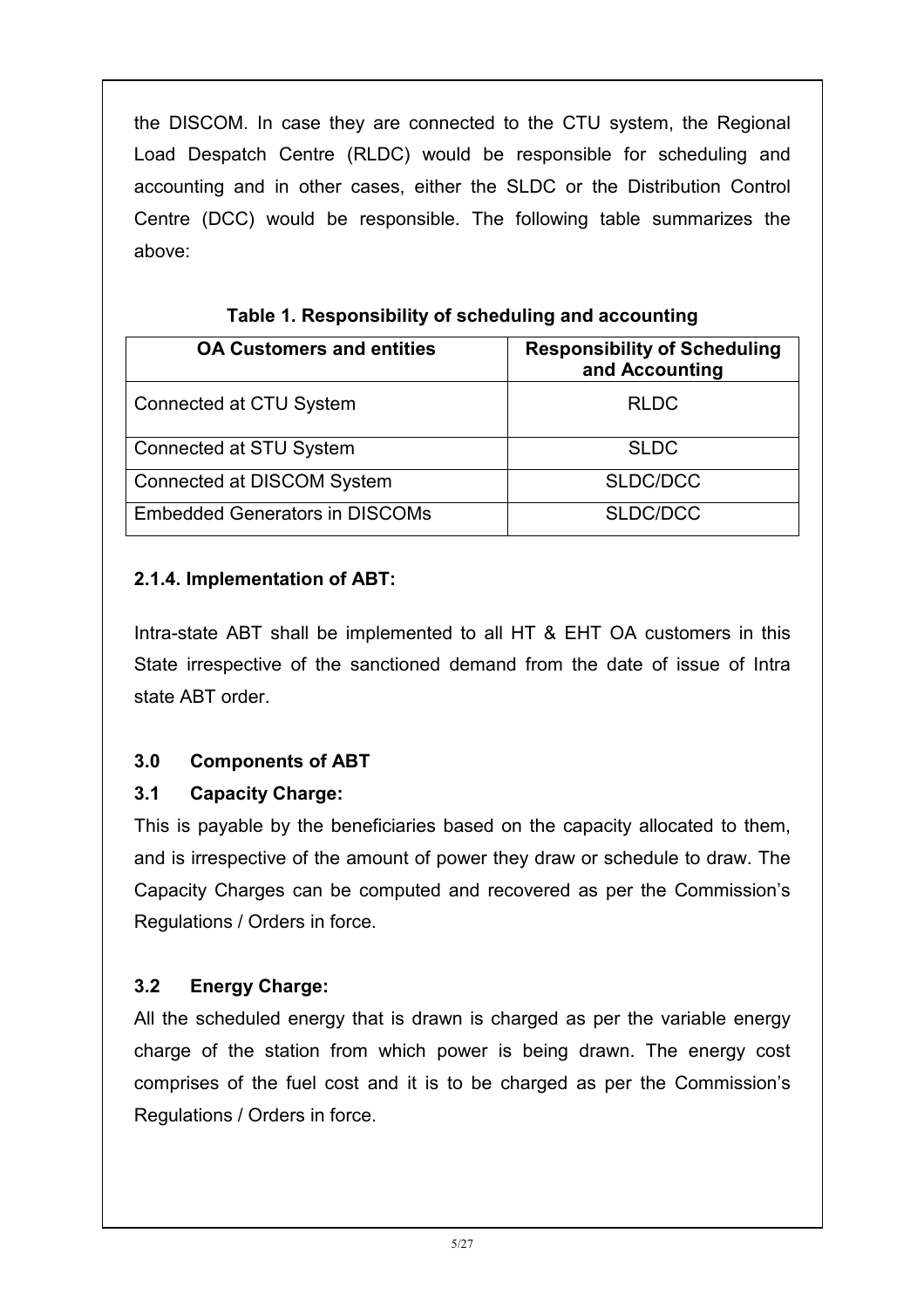#### 3.3 UI Charge:

3.3.1. The UI (Unscheduled Interchange) charge is levied on those units of energy that are a deviation from the schedule. This UI charge is frequency dependent and shall be based on average frequency of the time block. The UI rates and threshold frequencies as determined from time to time by CERC shall apply to the users of the intra-state grid for each 15 minute block linked to frequency.

3.3.2. As per the CERC (Unscheduled Interchange charges and related matters) Regulations, 2009, the charges for Unscheduled Interchange for all the time-blocks shall be payable for over-drawal by the buyer or the beneficiary and under-injection by the generating station or the seller and receivable for under-drawal by the buyer or the beneficiary and over-injection by the generating station or the seller and shall be worked out on the average frequency of the time-block at the rates given hereunder:-

| <b>Below</b> | Average frequency of time block (Hz)<br><b>Not below</b> | <b>UI Rate</b><br>(Paise per kWh) |
|--------------|----------------------------------------------------------|-----------------------------------|
|              | 50.20                                                    | 0.00                              |
| 50.20        | 50.18                                                    | 16.50                             |
| 50.18        | 50.16                                                    | 33.00                             |
| 50.16        | 50.14                                                    | 49.50                             |
| 50.14        | 50.12                                                    | 66.00                             |
| 50.12        | 50.10                                                    | 82.50                             |
| 50.10        | 50.08                                                    | 99.00                             |
| 50.08        | 50.06                                                    | 115.50                            |
| 50.06        | 50.04                                                    | 132.00                            |
| 50.04        | 50.02                                                    | 148.50                            |
| 50.02        | 50.00                                                    | 165.00                            |
| 50.00        | 49.98                                                    | 193.50                            |
| 49.98        | 49.96                                                    | 222.00                            |
| 49.96        | 49.94                                                    | 250.50                            |
| 49.94        | 49.92                                                    | 279.00                            |
| 49.92        | 49.90                                                    | 307.50                            |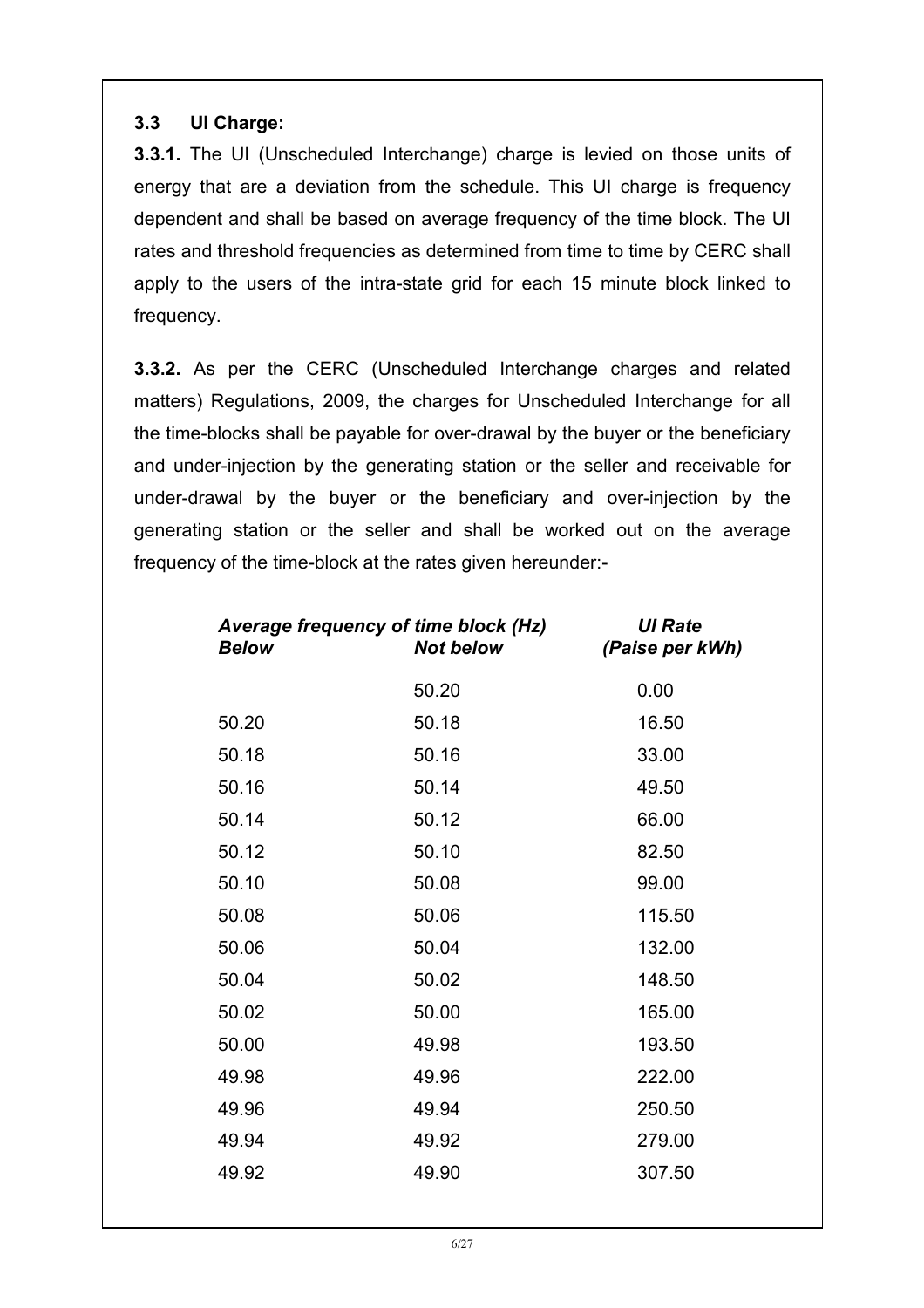| 49.90 | 336.00                                                                                                                                                                           |
|-------|----------------------------------------------------------------------------------------------------------------------------------------------------------------------------------|
| 49.88 | 364.50                                                                                                                                                                           |
| 49.86 | 393.00                                                                                                                                                                           |
| 49.84 | 421.50                                                                                                                                                                           |
| 49.82 | 450.00                                                                                                                                                                           |
| 49.80 | 478.13                                                                                                                                                                           |
| 49.78 | 506.25                                                                                                                                                                           |
| 49.76 | 534.38                                                                                                                                                                           |
| 49.74 | 562.50                                                                                                                                                                           |
| 49.72 | 590.63                                                                                                                                                                           |
| 49.70 | 618.75                                                                                                                                                                           |
| 49.68 | 646.88                                                                                                                                                                           |
| 49.66 | 675.00                                                                                                                                                                           |
| 49.64 | 703.13                                                                                                                                                                           |
| 49.62 | 731.25                                                                                                                                                                           |
| 49.60 | 759.38                                                                                                                                                                           |
| 49.58 | 787.50                                                                                                                                                                           |
| 49.56 | 815.63                                                                                                                                                                           |
| 49.54 | 843.75                                                                                                                                                                           |
| 49.52 | 871.88                                                                                                                                                                           |
| 49.50 | 900.00                                                                                                                                                                           |
|       | 49.88<br>49.86<br>49.84<br>49.82<br>49.80<br>49.78<br>49.76<br>49.74<br>49.72<br>49.70<br>49.68<br>49.66<br>49.64<br>49.62<br>49.60<br>49.58<br>49.56<br>49.54<br>49.52<br>49.50 |

(Each 0.02 Hz step is equivalent to 16.50 paise/kWh in the 50.20-50.00 Hz frequency range, 28.50 paise/kWh in 50 Hz to 49.8 Hz and 28.12 paise/kWh in frequency in the below 49.8 Hz to 49.5 Hz range.). These rates are the applicable rates as notified by CERC. As and when CERC Change these rates, the revised rates would automatically apply for this order as well.

#### 3.3.3. Unscheduled Interchange Cap Rates

(a) The UI Cap Rate shall be 421.50 Paise/kWh for all generating stations using coal or lignite or gas supplied under Administered Price Mechanism (APM) as the fuel, in case when actual generation is higher or lower than the scheduled generation.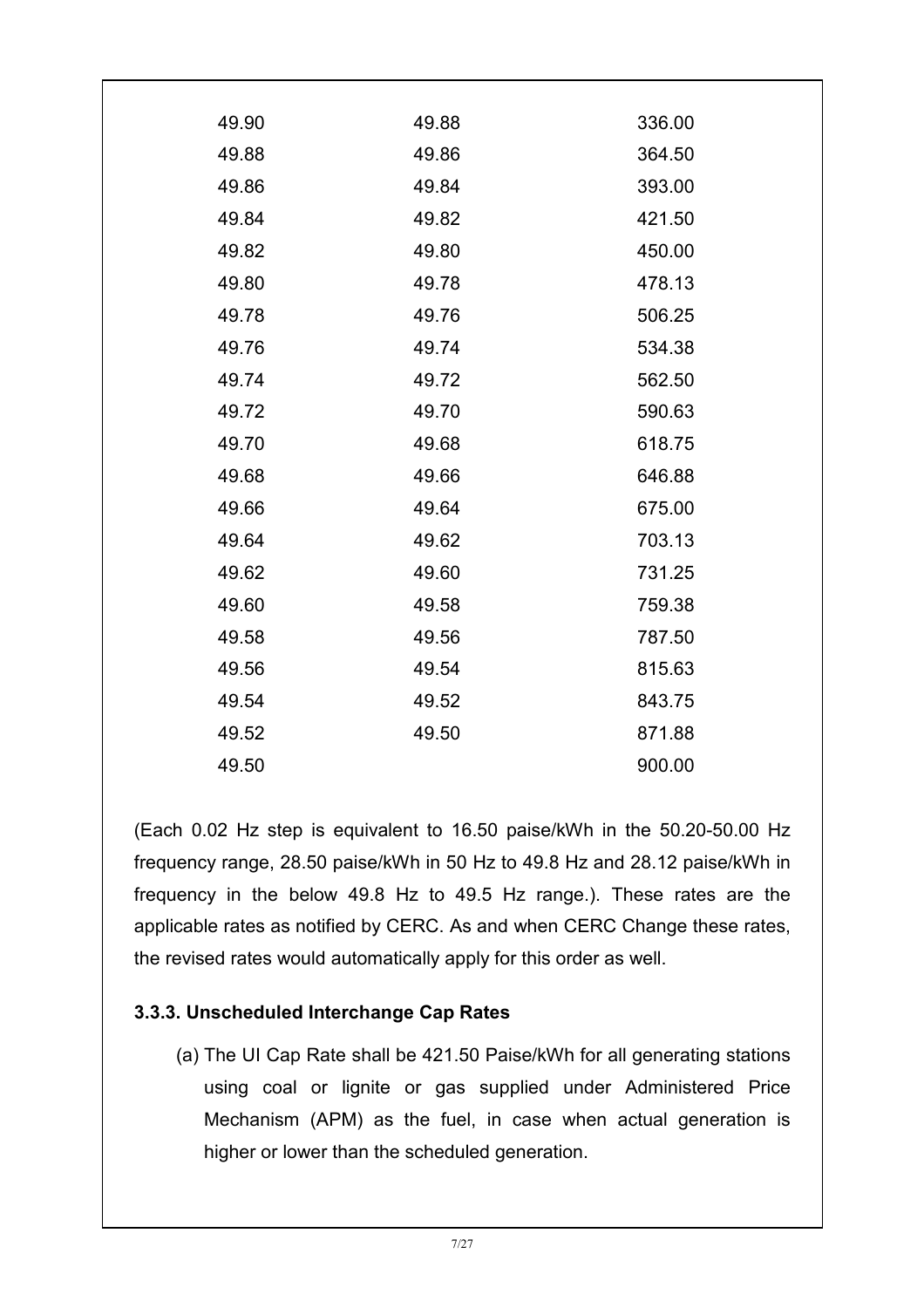- (b) The UI Cap Rate shall be 450.00 Paise/kWh for the under drawls by the buyer or the beneficiaries in excess of 10% of the schedule or 250 MW whichever is less.
- (c) The UI Cap Rate shall be 450.00 Paise/kWh for the injection by the seller in excess of 120% of the schedule subject to a limit of ex-bus generation corresponding to 105% of the Installed Capacity of the station in a time block and 101% of the Installed Capacity over a day.
- (d) The UI Cap Rate shall be 165.00 Paise/kWh for the injection by a generating station other than the hydro generating station in excess of 105% of the Declared Capacity of the station in a time block or in excess of 101% of the average Declared Capacity over a day.
- (e) The UI Cap Rate shall be 165.00 Paise/kWh for the injection by the seller in excess of ex-bus generation corresponding to 105% of the Installed Capacity of the station in a time block or 101% of the Installed Capacity over a day.
- (f) The cap rates for the infirm power injected into the grid by a unit of a generating station during the testing/commissioning prior to COD of unit shall be as follows corresponding to the fuel used for the generation:

Domestic coal/ Lignite/Hydro

| (Rs./ kWh sent out):                             | 1.65 |
|--------------------------------------------------|------|
| APM gas as fuel<br>(Rs./kWh sent out):           | 2.60 |
| <b>Imported Coal/RLNG</b><br>(Rs./kWh sent out): | 3.30 |
| Liquid Fuel<br>(Rs./ kWh sent out):              | 9.00 |

#### 3.3.4. Additional Unscheduled Interchange Charges

(a) The Additional Unscheduled Interchange Charge for over-drawal of electricity for each time-block when grid frequency is "below 49.7 Hz" and up to "Not below 49.5 Hz" shall be equivalent to 20% of the Unscheduled Interchange Charge corresponding to grid frequency of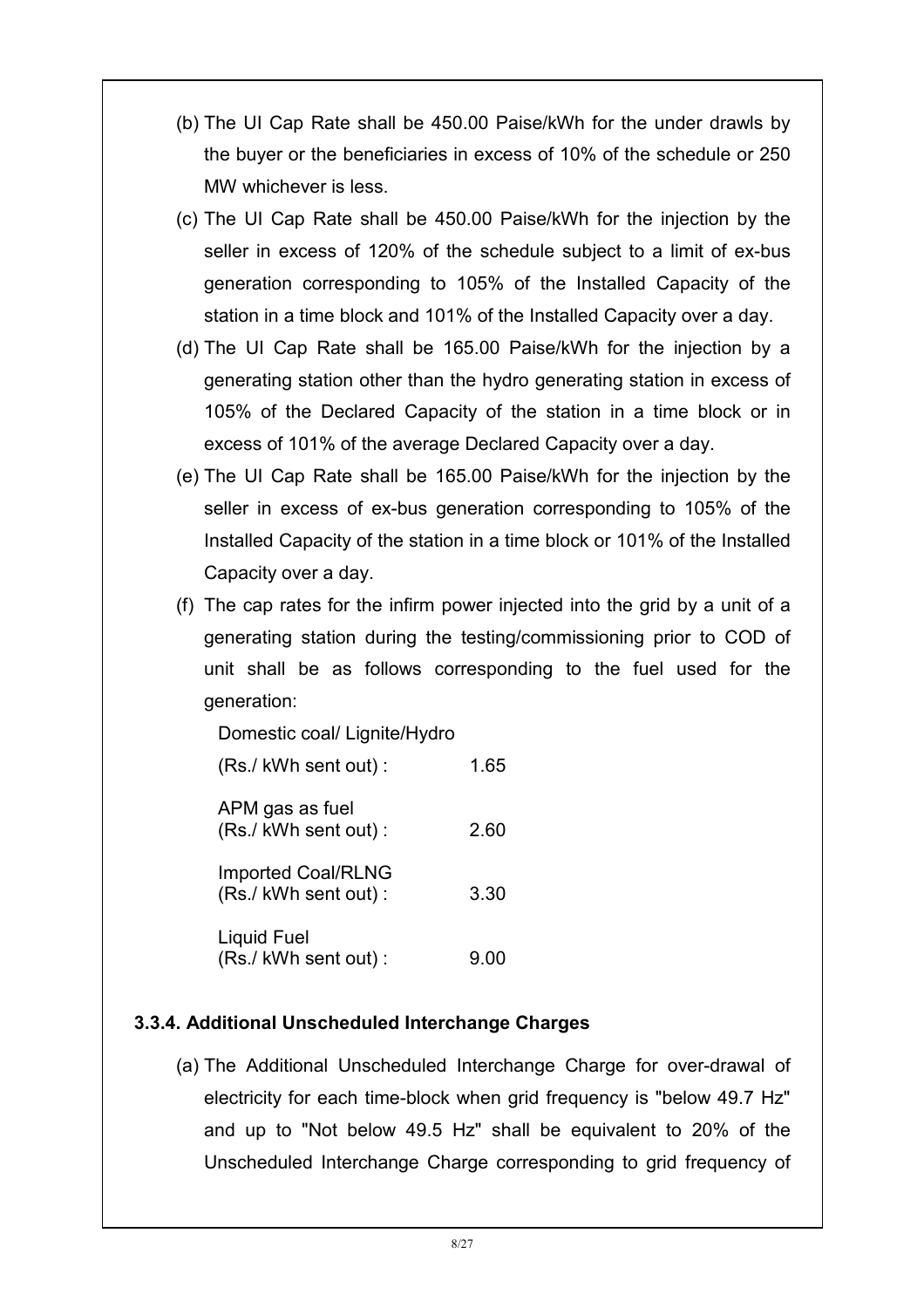"below 49.5 Hz". The Additional Unscheduled Interchange Charge for under-injection of electricity for each time-block when grid frequency is "below 49.7 Hz" and up to "Not below 49.5 Hz" shall be equivalent to 20% of the Unscheduled Interchange Charge of the corresponding grid frequency of "below 49.5 Hz":

Provided that the Additional Unscheduled Interchange Charge for overdrawal of electricity for each time-block when grid frequency is below 49.5 Hz and up to 49.2 Hz shall be equivalent to 40% of the Unscheduled Interchange Charge 900.0 Paise/kWh corresponding to the grid frequency of below 49.5 Hz. The Additional Unscheduled Interchange Charge for under-injection of electricity for each time-block when grid frequency is below 49.5 Hz and up to 49.2 Hz shall be equivalent to 40% of the Unscheduled Interchange Charge of 900.0 Paise/kWh corresponding to the grid frequency of below 49.5 Hz:

Provided that the Additional Unscheduled Interchange Charge for overdrawal of electricity for each time-block when grid frequency is below 49.2 Hz shall be equivalent to 100% of the Unscheduled Interchange Charge 900.0 Paise/kWh corresponding to the grid frequency of below 49.5 Hz. The Additional Unscheduled Interchange Charge for underinjection of electricity for each time-block when grid frequency is below 49.2 Hz shall be equivalent to 100% of the Unscheduled Interchange Charge of 900.0 Paise/kWh corresponding to the grid frequency of below 49.5 Hz.

(b) The Additional Unscheduled Interchange Charge for under-injection of electricity during the time-block when grid frequency is below 49.7 Hz and up to 49.5 Hz for the generating stations using coal or lignite or gas supplied under Administered Price Mechanism (APM) as the fuel shall be equivalent to 20% of the UI Cap Rate of 421.50 Paise/kWh:

Provided that the Additional Unscheduled Interchange Charge for underinjection of electricity during the time-block when grid frequency is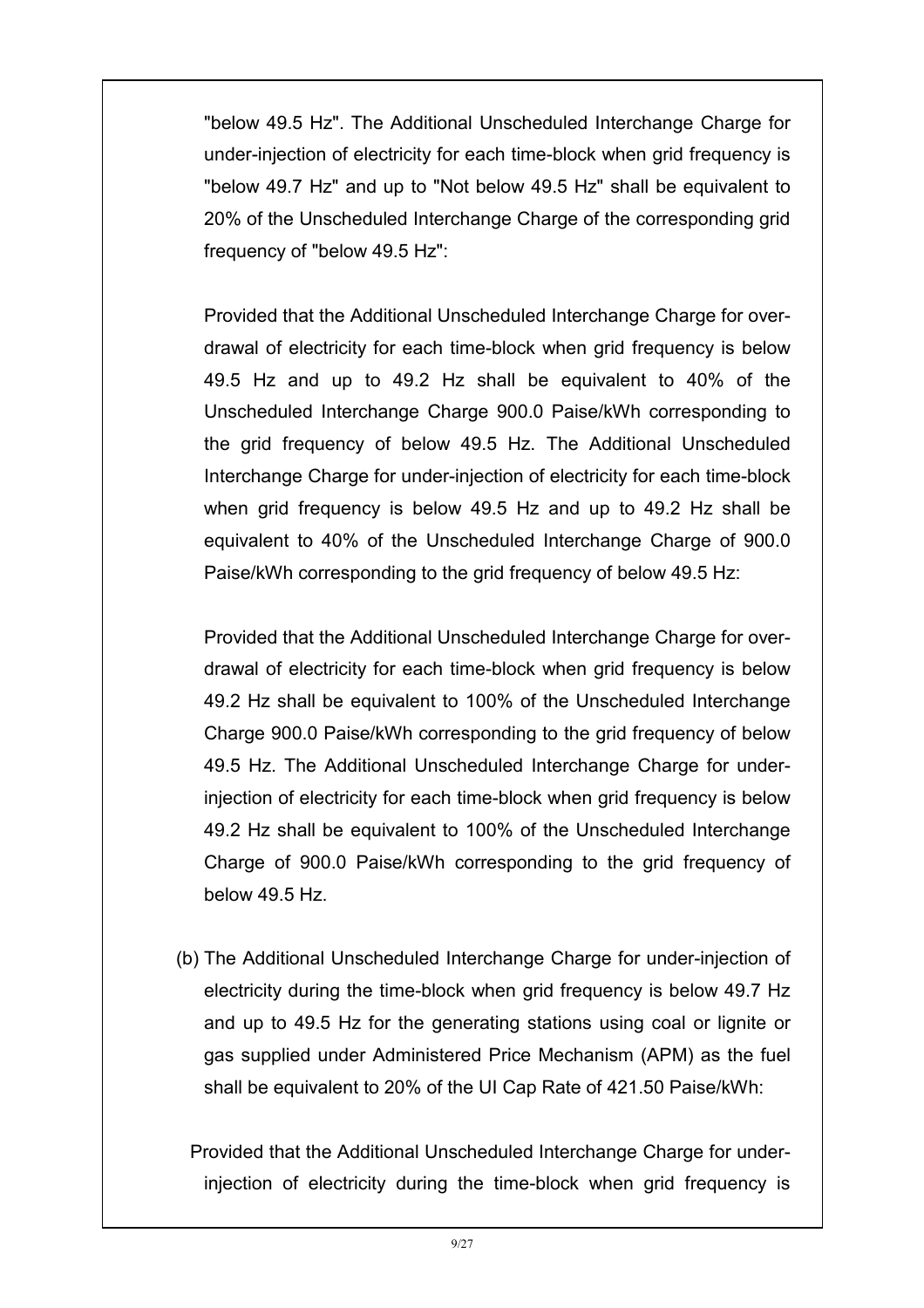below 49.5 Hz for the generating stations using coal or lignite or gas supplied under Administered Price Mechanism (APM) as the fuel shall be equivalent to 40% of the UI Cap Rate of 421.50 Paise/kWh.

Explanation: The UI rates, UI cap rate and additional UI charges for intrastate entities in Tamil Nadu from the date of operationalisation of implementation of intrastate ABT shall be in line with the Central Electricity Regulatory Commission (Unscheduled Interchange charges and related matters) Regulations and amendments issued from time to time.

#### 3.4 Reactive Power Compensation

3.4.1. This shall be charged as per the provision in the Indian Electricity Grid Code / Tamil Nadu Electricity Grid Code as amended from time to time. The reactive power compensation should ideally be provided locally, by generating reactive power as close to the reactive power consumption as possible. The beneficiaries are therefore to provide local VAr compensation / generation such that they do not draw VArs from the EHV grid, particularly under low voltage condition.

3.4.2. The VAr exchanges by any beneficiary with State Transmission System shall be priced as follows:

- i The beneficiary pays for VAr drawal when voltage at the metering point is below 97%
- ii The beneficiary gets paid for VAr return when voltage is below 97%
- iii The beneficiary gets paid for VAr drawal when voltage is above 103%
- iv The beneficiary pays for VAr return when voltage is above 103%

### 4.0 Pre-requisites for intra-state ABT implementation

#### 4.1 Technical Requirements

4.1.1. All interface points should be identified and ABT compliant meters should be provided.

4.1.2. Appropriate data communication system between meters and Distribution Control Centre (DCC)/SLDC must be provided.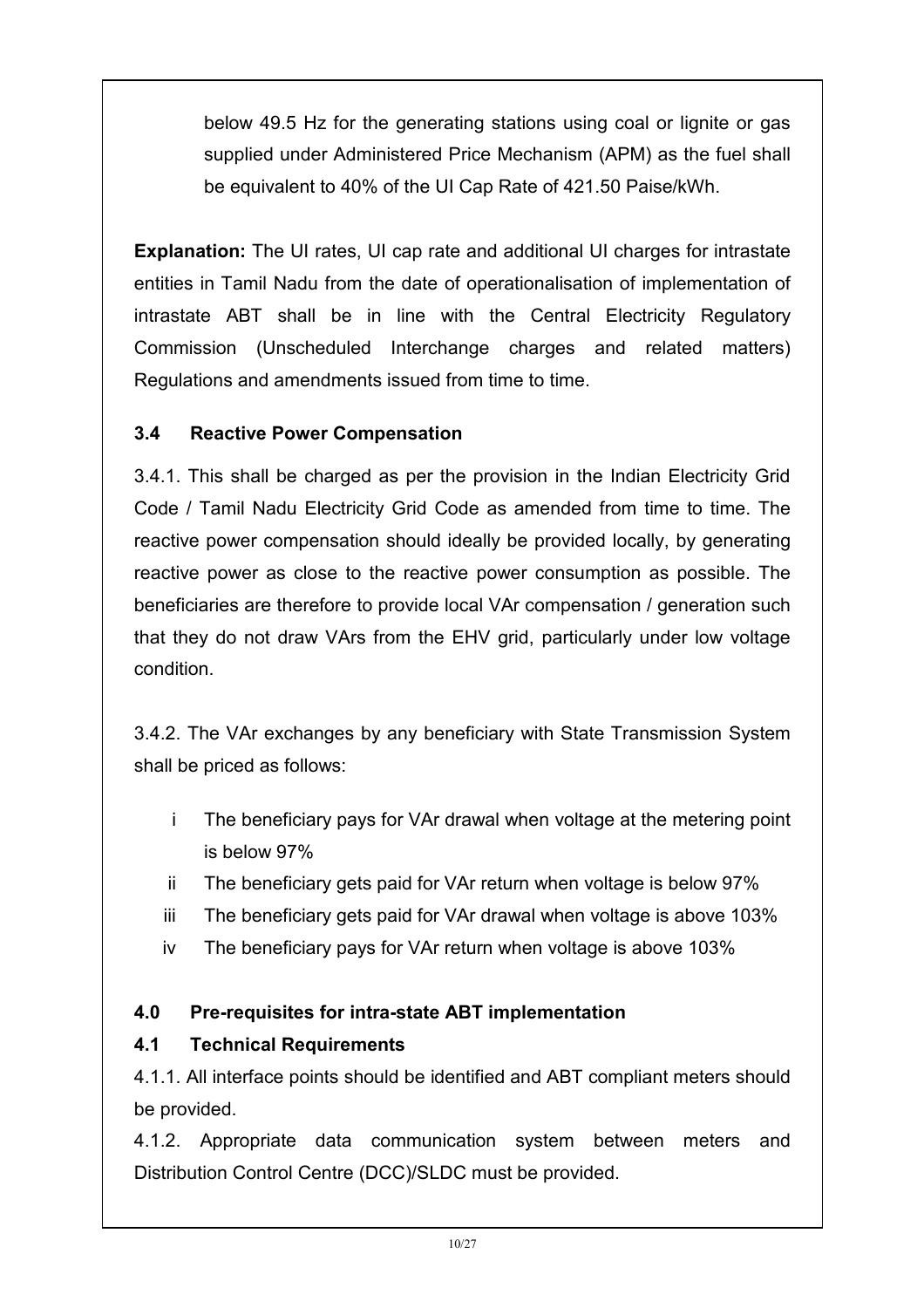4.1.3. Information Technology (IT) system must be provided in the SLDC to monitor generation and drawal positions and energy accounting.

### 4.2 Commercial Requirements

The tariff system should be in two parts. i.e. Fixed and variable costs computed for each stage of each generating station.

# 5.0 Scheduling

All entities involved in Intra-State ABT shall schedule and dispatch according to instructions given by SLDC. The methodology of scheduling shall be according to the provisions made in the Tamil Nadu Electricity Grid Code.

### 6.0 Gaming

6.1. Generating Stations under ABT generating up to 105% of the declared capacity in any time block of 15 minutes and averaging up to 101% of the average declared capacity over a day shall not be construed as gaming, and the generator shall be entitled to UI charges for such excess generation above the scheduled generation (SG).

6.2. However, for any generation beyond the prescribed limits as cited above, the State Load Despatch Centre shall investigate so as to ensure that there is no gaming, and if gaming is found by the State Load Despatch Centre, the corresponding UI charges due to the generating station on account of such extra generation shall be reduced to zero and the amount shall be adjusted in UI account of beneficiaries in the ratio of their capacity share in the generating station.

### 7.0 Demonstration of declared capability

7.1. Any generating station under ABT may be required to demonstrate its declared capability as and when asked by the SLDC. In the event of the generating company failing to demonstrate the declared capability, the capacity charges due to the generator shall be reduced as a measure of penalty.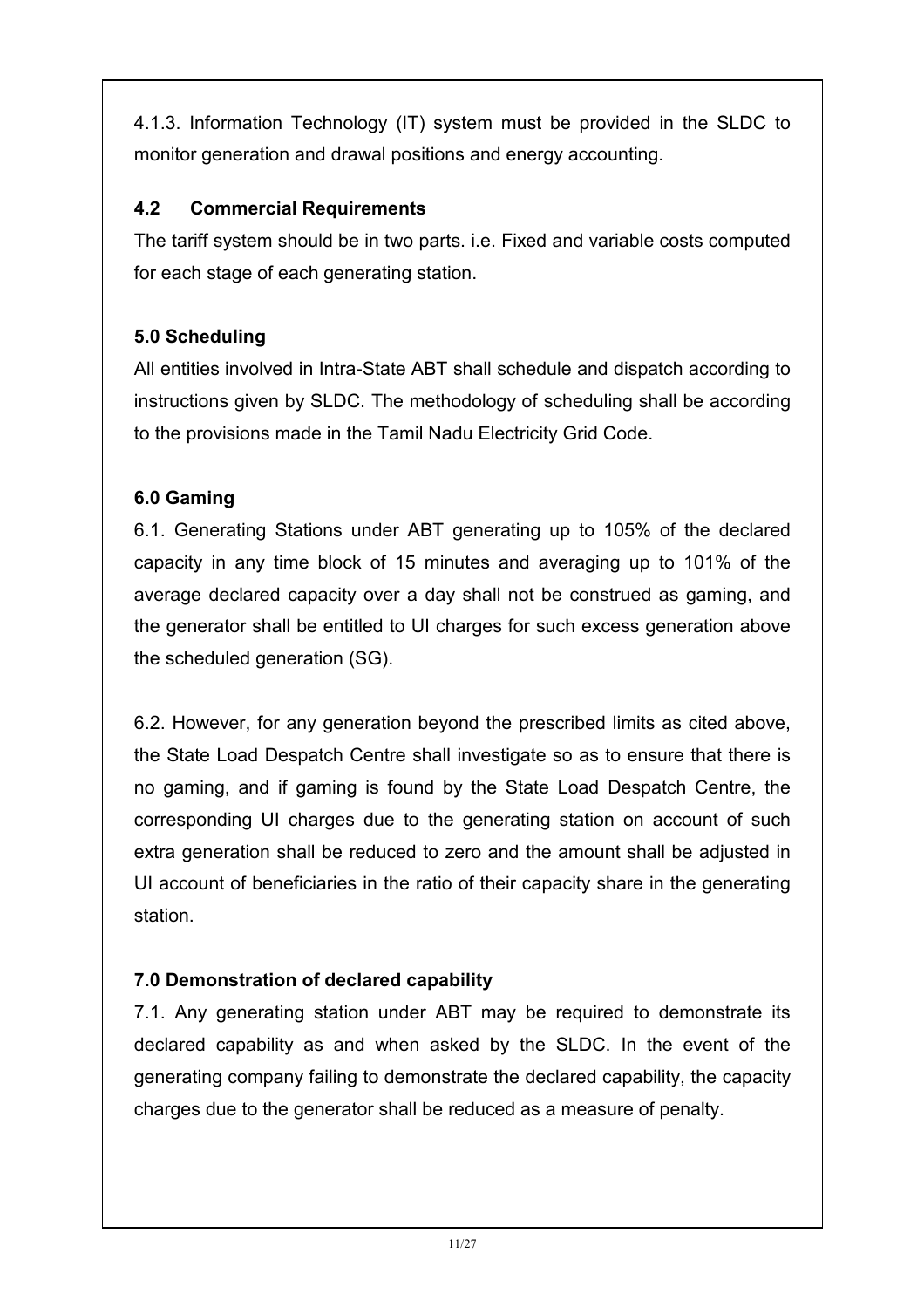7.2. The quantum of penalty for the first mis-declaration for any duration/block in a day shall be the charges corresponding to two days fixed charges. For the second mis-declaration, the penalty shall be equivalent to fixed charges for four days and for subsequent mis-declarations, the penalty shall be multiplied in the geometrical progression.

7.3. The operating log books of the generating station shall be available for review by the SLDC. These books shall keep record of machine operation and maintenance.

#### 8.0 Metering and Meter Reading

8.1. ABT compatible interface meters as specified by Central Electricity Authority (Installation and Operation of Meters) Regulation, 2006 shall be provided by STU at the periphery/terminals of all intra-State entities, all open access users connected to the transmission network, and other entities proposed to be covered by UI mechanism. ABT meters shall be provided by the distribution licensee for all the open access consumers / entities connected to the distribution network. All expenses including installation charges and all other charges incurred for providing ABT compatible meters shall be reimbursed to the STU and distribution Licensee as the case may be by the entity/consumer concerned.

8.2. Where, the entry point and exit point is connected to the network of Transmission system, it shall be the responsibility of the State Transmission Utility to take down the meter reading and record the metered data, maintain database of all the information associated with the interface meters and verify the correctness of metered data and furnish the same to various agencies.

8.3. Where, however, the entry point and exit point is connected to the network of Distribution Licensee's system, it shall be the responsibility of the Distribution Licensee to take down the meter reading and record the metered data, maintain database of all the information associated with the interface meters and verify the correctness of metered data and furnish the same to various agencies.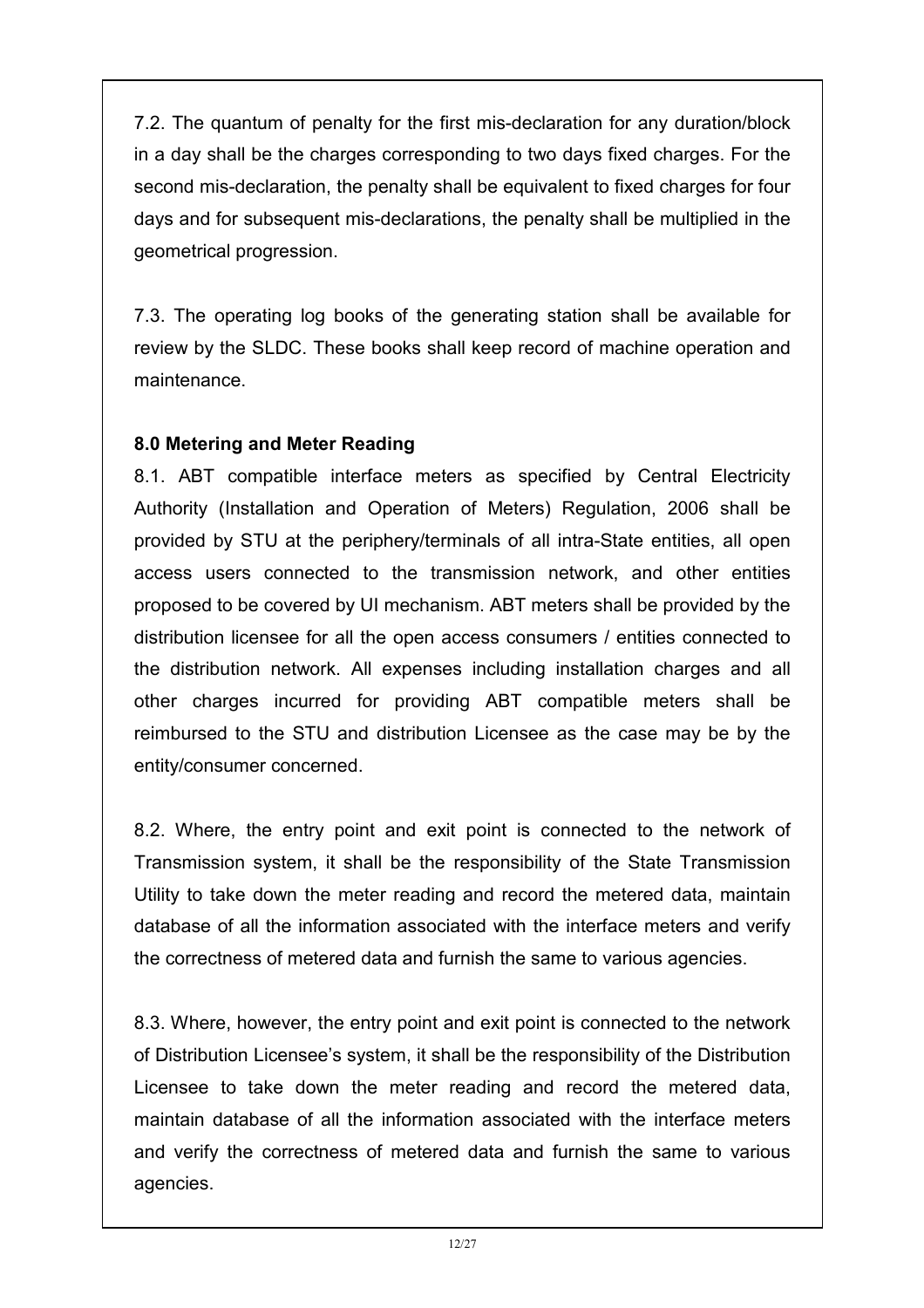8.4. All concerned entities (in whose premises the special energy meters are installed), shall fully cooperate with the State Transmission Utility/State Load Dispatch Centre and extend the necessary assistance to transmit the meter data to the State Load Dispatch Centre.

8.5. STU / SLDC shall formulate a procedure covering summation, collection and processing of tariff meter readings at various metering points. The Distribution Licensees shall formulate procedure for metering locations for Open Access Customers within their areas.

### 9.0 Energy Accounting

9.1. A State Energy Account, for the billing and settlement of 'Capacity Charge', 'Energy Charge', 'UI Charge' and 'Reactive Charge' shall be prepared by the SLDC.

9.2. The energy accounting related to availability for capacity charges and schedules for energy charges shall be done by SLDC and bill shall be raised and settled mutually by generating company/supplier and the beneficiary according to the PPA between the two. Billing and settlement of 'UI Charge' and 'Reactive Charge' shall be carried out by SLDC.

9.3. The SLDC shall be responsible for computation of actual net MWh injection of each generating station and actual net drawal of each beneficiary (Distribution Licennsee /Open Access customer), 15 minute-wise, based on the above mentioned meter readings and for preparation of the State Energy Accounts.

9.4. All computations carried out by SLDC shall be open to all constituents for checking/verifications for a period of 15 days. If any mistake/omission is detected, the SLDC shall forthwith make a complete check and rectify the same.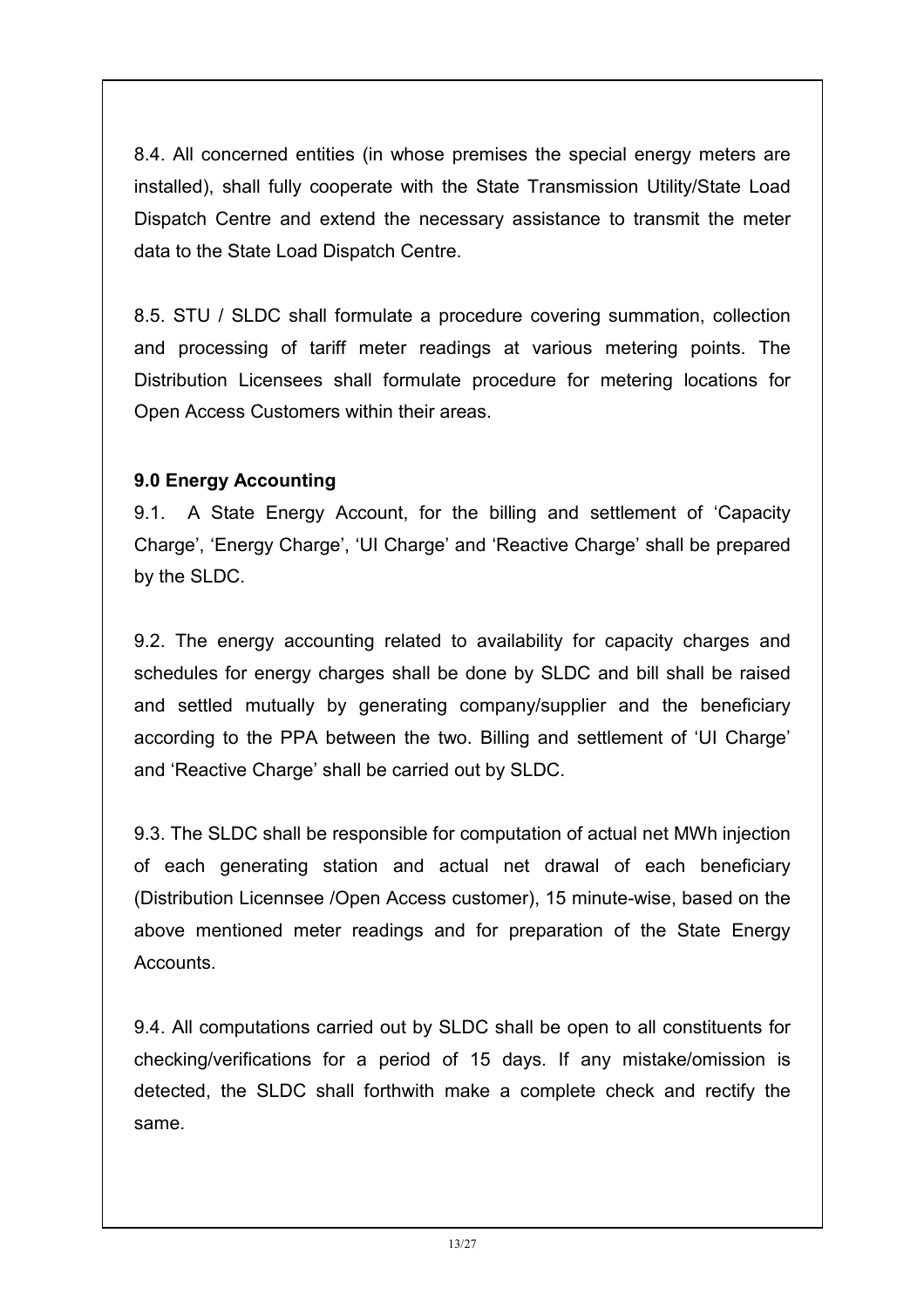9.5. Such Account shall be examined and verified by the State Power Committee (SPC) comprising of SLDC, STU, Distribution Licensee and Generators as constituents. A proposal to establish the SPC may be sent by the STU for the approval of the Commission.

9.6. Provided that in the case of Generators, only one representative from each class of Generators mentioned below shall be represented on the Committee:

- i. TANGEDCO,
- ii. Independent Power Producers (IPPs) in private sector,
- iii. Generating Companies under joint venture,
- iv. Non-conventional Energy (NCE) Developers (Biomass, Small hydro, Wind, etc.)
- v. Captive Generating Plants

9.7. SLDC shall periodically review the actual deviation from the dispatch and net drawal schedules being issued, to check whether any of the constituents are indulging in unfair gaming or collusion. In case any such practice is detected, the matter shall be reported to the Member-Secretary of the Committee for further investigation/action.

9.8. SLDC will forward the necessary data / schedules to regional level in line with Regulations formulated by Central Electricity Regulatory Commission.

#### 10.0 Commercial settlement

10.1. The beneficiaries shall pay to the respective generating company Capacity charges corresponding to plant availability and Energy charges for the scheduled dispatch. However, calculation of capacity charges and energy charges may be made according to their bilateral contract. (i.e. PPA) The bills for these charges shall be issued by the respective generating companies to each beneficiary on monthly basis.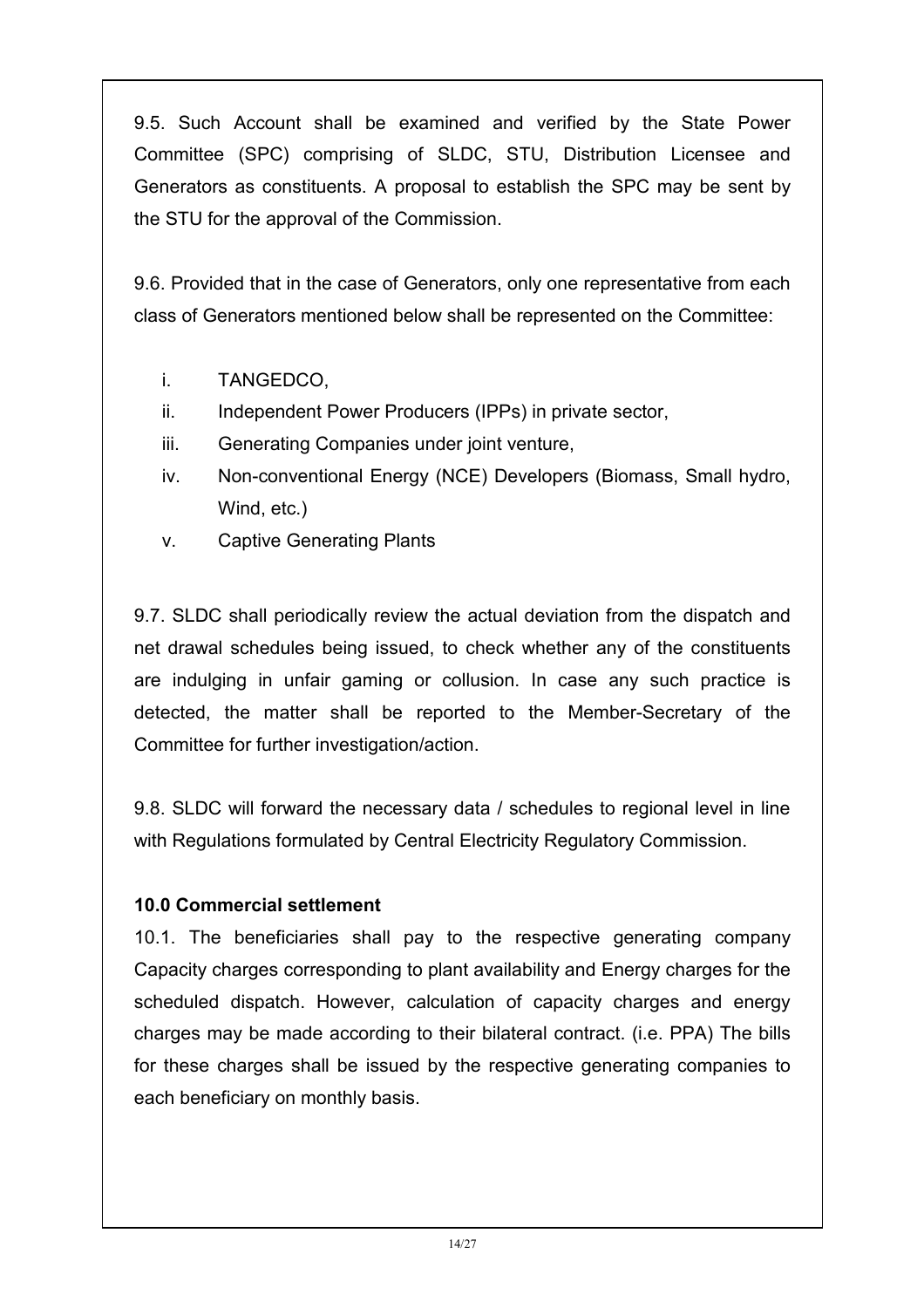10.2. The sum of the above two charges from all beneficiaries shall be fully reimbursed to the Generating Stations according to the given dispatch schedule. In case of a deviation from the dispatch schedule, the concerned Generating Station shall be additionally paid for excess generation through the UI mechanism approved by CERC. In case of actual generation being below the given dispatch schedule, the concerned Generating Station shall pay back through the UI mechanism for the shortfall in generation.

10.3. The summation of station-wise ex-power plant dispatch schedules from each Generating Station and any bilaterally agreed interchanges of each beneficiary shall be adjusted for transmission losses, and the net drawal schedule so calculated shall be compared with the actual net drawal of the beneficiary. In case of excess drawal, the beneficiary shall be required to pay through the UI mechanism for the excess energy. In case of under-drawal, the beneficiary shall be paid back through the UI mechanism, for the energy not drawn.

10.4. Initially, the open access users shall bear average energy losses in the transmission system as notified by the Commission. After one quarter of the year, the open access users shall bear average energy losses in the transmission system as estimated by SLDC subject to a maximum of the values as notified by the Commission. The information regarding average energy losses for the previous 52 weeks shall be posted on the website of the SLDC.

10.5. Monthly Energy Accounts and weekly statement of UI charges shall be prepared by the SLDC. The weekly statement of UI charges shall be issued to all constituents by Thursday for the seven-day period ending on the penultimate Sunday mid-night. Payment of UI charges shall have a high priority and the concerned constituents shall pay the indicated amounts within 10 (ten) days from issue of statement into a state UI pool account operated by the SLDC. The agencies who have to receive the money on account of UI charges would then be paid out from the state UI pool account, within three (3) working days.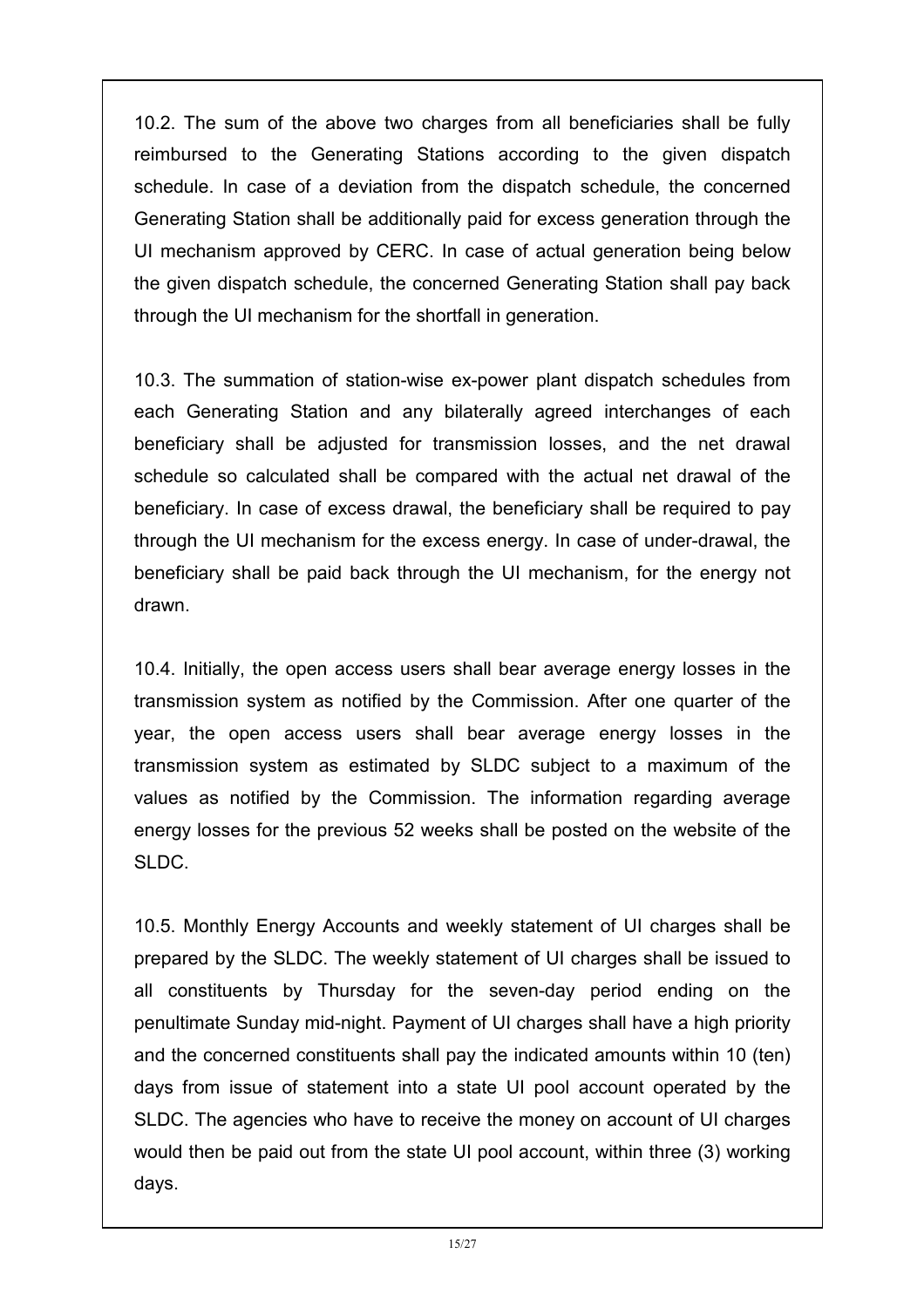10.6. The SLDC shall also issue the weekly statement for VAr charges, to all constituents who have a net drawal / injection of reactive energy under low/high voltage conditions. These payment shall also have a high priority and the concerned constituents shall pay the indicated amounts into the state reactive account operated by the SLDC within 10 (ten) days of statement issue. The constituents who have to receive the money on account of VAr charges would then be paid out from the -state reactive account, within three (3) working days.

10.7. The SLDC/STU may insist on appropriate payment security mechanism by way of Bank Guarantee or Bank Draft equal to 10% of the scheduled energy either receivable or payable.

10.8. If payments against the above UI and VAr charges are delayed by more than two days, i.e., beyond twelve (12) days from statement issue, the defaulting constituent shall have to pay simple interest @ 0.04% for each day of delay. The interest so collected shall be paid to the constituents who had to receive the amount, payment of which got delayed. Persistent payment defaults, if any, shall be reported by the SLDC to the Commission, for initiating remedial action.

10.9. If total payment receivable in the State UI pool account, after accounting for the receivables from/payables to the Regional UI pool account, is more or less than the UI payable, UI payable/receivable for the intra-State entities will be proportionately adjusted to make the payable and receivable amounts equal

10.10. The money remaining in the state reactive account after pay-out of all VAr charges up to  $31<sup>st</sup>$  March of every year shall be utilized for training the SLDC operators, and other similar purposes which would help in improving/streamlining the operation of the respective regional grids, as decided by the SPC from time to time.

10.11. In case the voltage profile of the grid improves to an extent that the total payout from the VAr charges account for a week exceeds the total amount being paid-in for that week, and if the reactive account has no balance to meet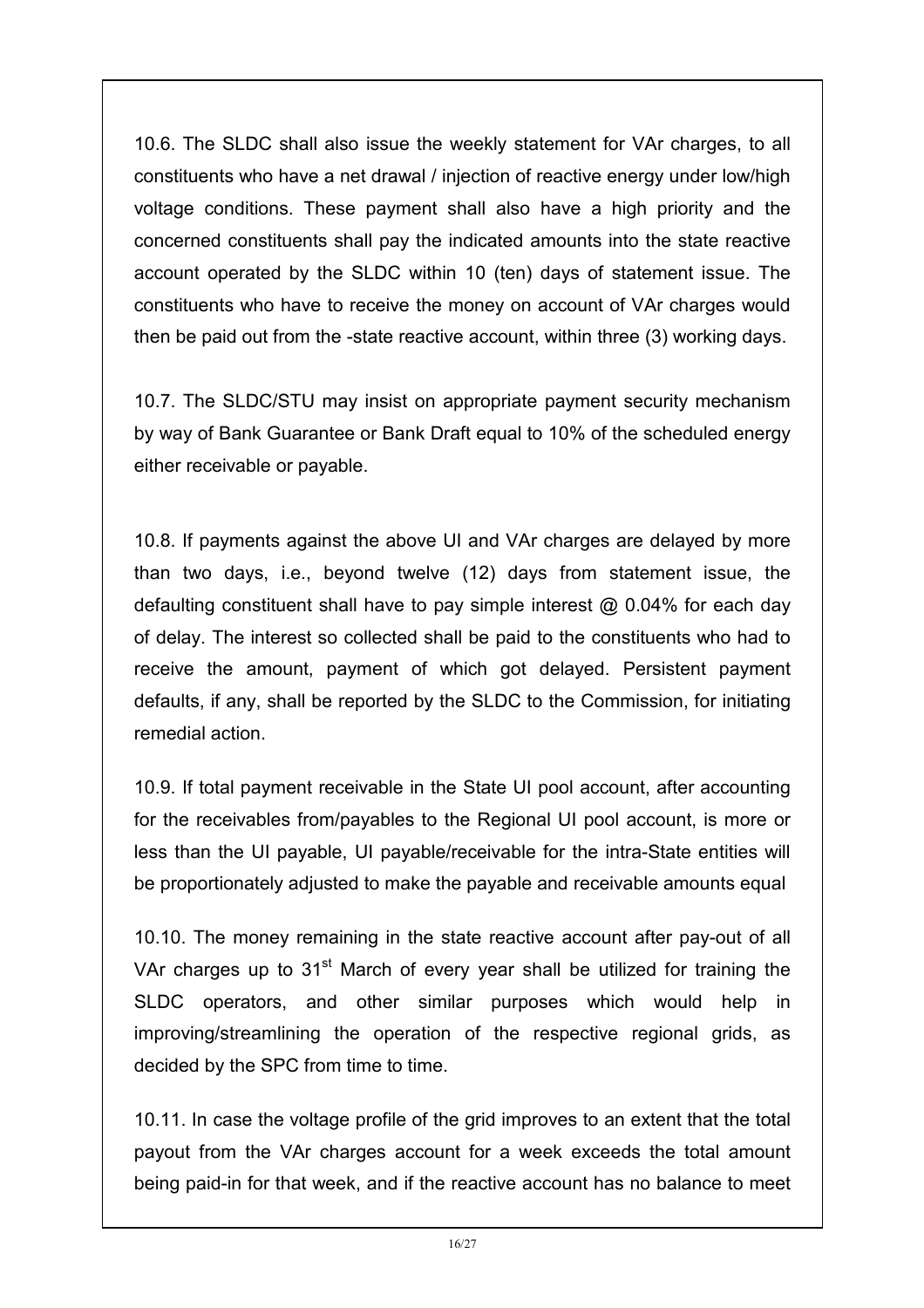the deficit, the pay-outs shall be proportionately reduced according to the total money available in the above account.

10.12. The SLDC shall prepare the complete statement of the state UI account and the state Reactive Energy Account, on a quarterly basis and circulate the same to all the pool members for verification.

10.13. All 15-minute energy figures (net scheduled, actually metered and UI) shall be rounded off to the nearest 0.01 MWh.

#### 11.0 Special Requirements for Solar/ wind generators

11.1. The SLDC shall make all efforts to evacuate the available solar and wind power and treat them as a must run station. However, System operator may instruct the solar /wind generator to back down generation if grid security or safety of any equipment or personnel is endangered and Solar/ wind generator shall comply with the same.

#### 12.0 Energy accounting and commercial settlement for the Wind / Solar Energy Generators

12.1. For the purpose of physical measurement of energy, all the Wind Energy Generators (WEGs) and all the Solar Energy Generators (SEGs) will have to provide ABT compliant meters.

12.2. The meters shall be provided by the STU at the cost of Generator / Developer if the power is injected into the transmission system. The meters should be provided by the Distribution Licensee at the cost of Generator / Developer if the power is injected into the Distribution System.

12.3. All the ABT compliant meters shall be as per Central Electricity Authority (Installation and Operation of meters) Regulations, 2006 with the facilities to communicate real time data to the nearest substation of the Distribution Licensee or STU as the case may be. The Distribution Licensee / STU shall make necessary arrangements for transmitting such real time data to the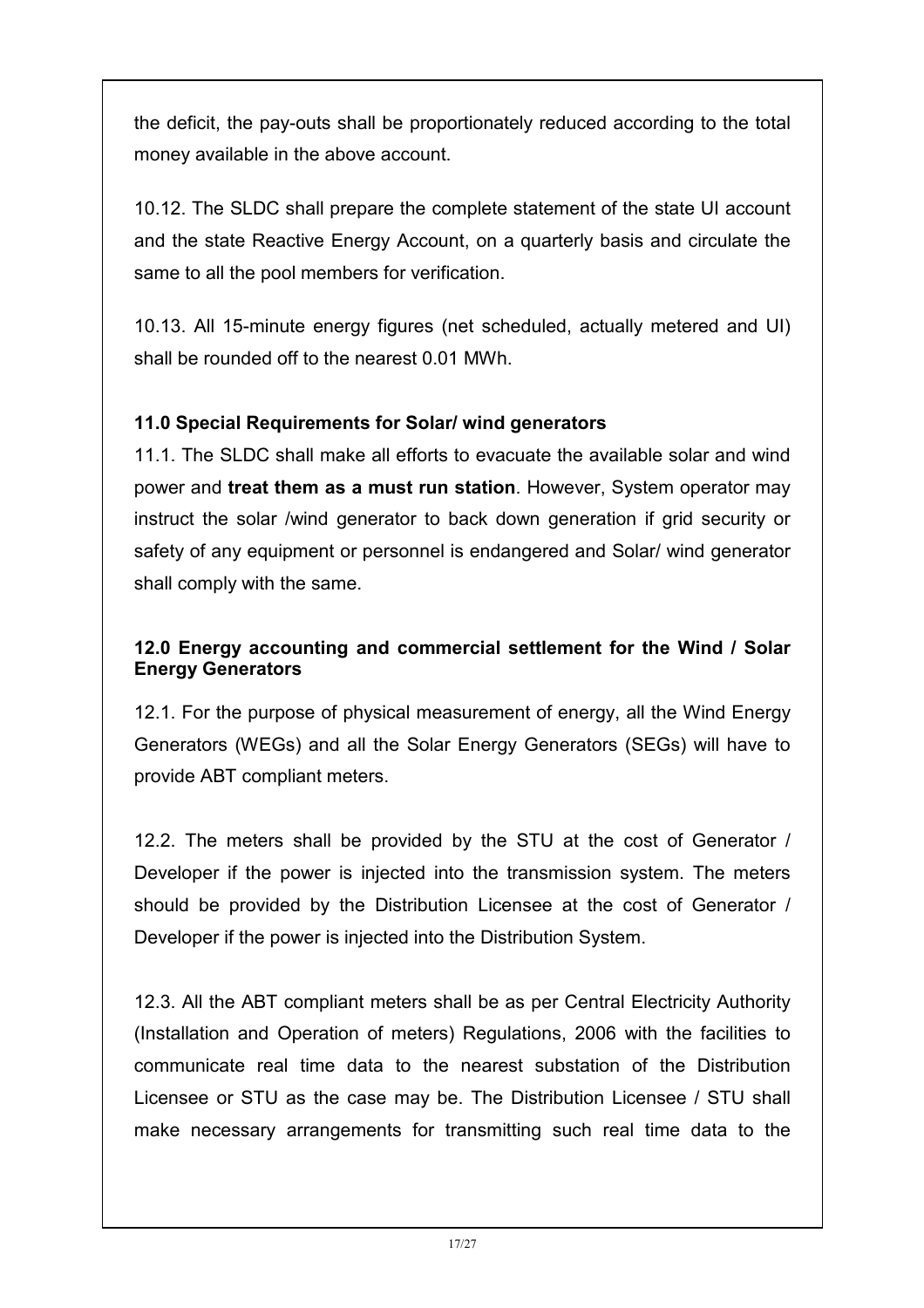SLDC. The meters shall be installed latest by 31-08-2012. The new WEGs /SEGs shall be commissioned only after installing ABT meters.

12.4. The commercial settlements of the WEGs/SEGs opting for sale to distribution licensee or for captive use or for third party sale or sale under Renewable Energy Certificate mechanism shall be as per the methodology / procedure prescribed by the Commission in its regulations/orders issued from time to time.

12.5 Wind/Solar energy being of variable nature, needs to be predicted with reasonable accuracy for proper scheduling and dispatching of power from these sources in the interconnected system. Hence wind/solar generation forecasting is necessary for increased penetration.

12.6. The wind/solar energy forecasting system shall forecast power at the following time intervals:

- i) Day ahead forecast: Power forecast with an interval of 15 minutes for the next 24 hours.
- ii) The schedule by such power generating stations supplying intra state power under long–term access and medium-term and shortterm open access may be revised by giving advance notice to SLDC. Such revisions by wind/solar power generating stations shall be effective from  $6<sup>th</sup>$  time-block, the first being the time – block in which notice was given. There may be maximum of 8 revisions for each 3 hour time slot starting from 00:00 hours during the day.

12.7. The wind/solar generators shall be responsible for forecasting their generation upto an accuracy of 70%. Therefore, if the actual generation is beyond +/- 30% of the schedule, generator would have to bear the UI charges. For actual generation within +/- 30% of the schedule, no UI would be payable/receivable by Generator, The SLDC shall bear the UI charges for this variation, i.e within +/- 30%. However, the UI charges borne by the SLDC due to the wind generation, shall be paid by the purchaser/captive user in the form of a regulatory charge known as the Renewable Regulatory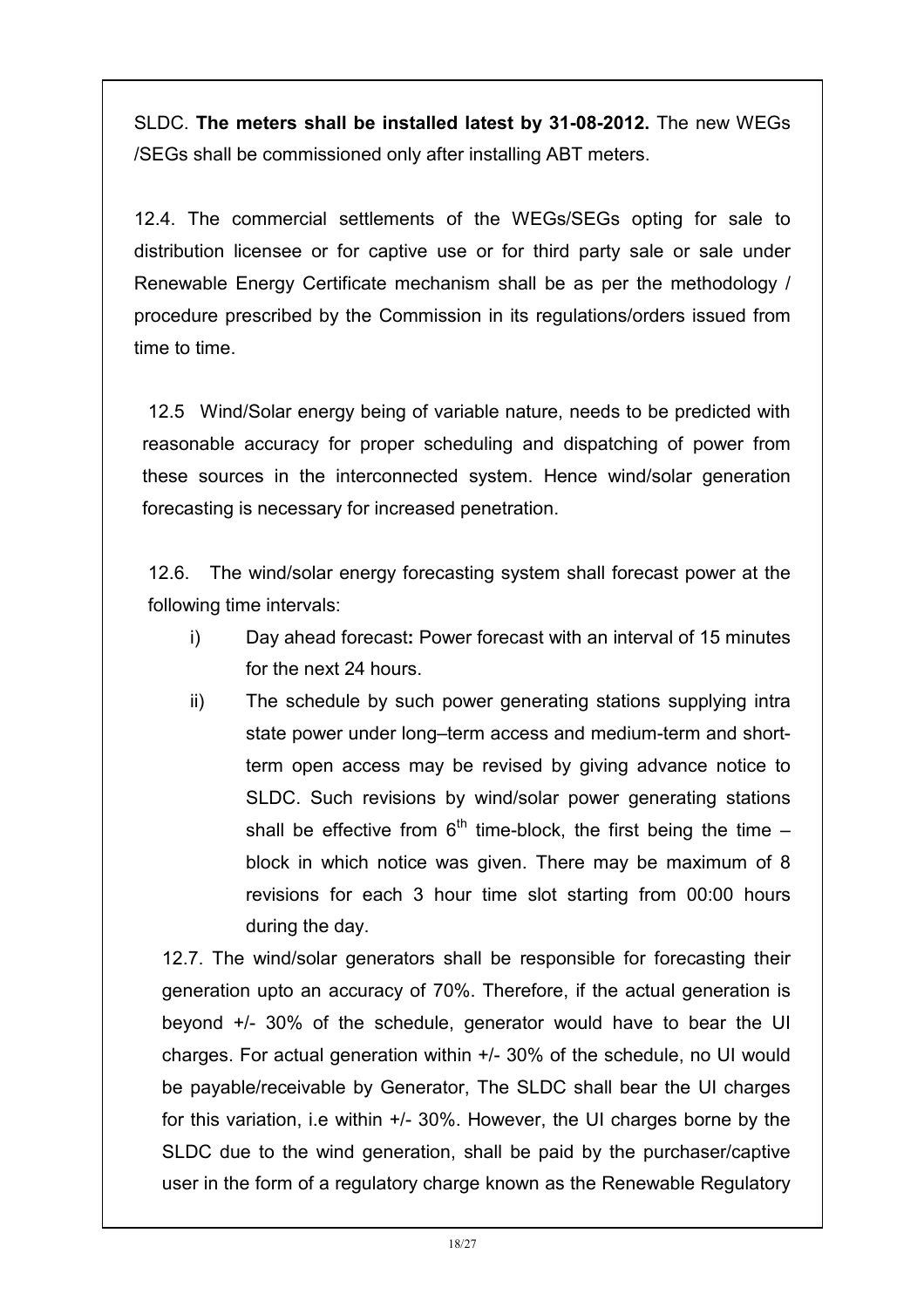Charge operated through the Renewable Regulatory Fund (RRF) by the SLDC. This provision shall be applicable to all WEGs/SEGs with effect from the date of issue of Intra state ABT order. Illustrative calculations in respect of above mechanism are given in Appendix.

12.8. A maximum generation of 150% of the schedule only, would be allowed in a time block, for injection by WEGs/SEGs from the grid security point of view. For any generation above 150% of schedule, if grid security is not affected by the generation above 150%, the only charge payable to the generators would be the UI charge applicable corresponding to 50-50.02 HZ

### 12.9. Appendix : Illustrative examples for commercial settlement for Wind/Solar Generation

| Schedule<br>(MW) | Actual<br>Generati | Implication<br>Purchaser/Captive<br>∣ On                                                | Unscheduled Interchange (UI) |                                    |
|------------------|--------------------|-----------------------------------------------------------------------------------------|------------------------------|------------------------------------|
|                  | on<br>(MW)         | user                                                                                    | Implication<br>on State      | Implication<br>on<br>generator     |
| 10               | 10                 | Purchaser to pay Wind   No<br>Generator for 10 MW at   implication.<br>contracted rate. |                              | implication<br>No<br>on generator. |

Case 1: Actual as per generation schedule

#### Case 2: Under Injection by the Generator within 30% variation

| Schedule<br>Unit | Actual<br><b>Generation</b> | Implication<br>On                                                                                                                                                                                                            | Unscheduled Interchange (UI)                                                                                                                                               |                                                  |
|------------------|-----------------------------|------------------------------------------------------------------------------------------------------------------------------------------------------------------------------------------------------------------------------|----------------------------------------------------------------------------------------------------------------------------------------------------------------------------|--------------------------------------------------|
| (MW)             | Unit (MW)                   | Purchaser/Captive<br>user                                                                                                                                                                                                    | Implication<br>on<br><b>State</b>                                                                                                                                          | Implication<br>on generator                      |
| 10               | $\overline{7}$              | Payment to be made<br>by purchaser for $7$ liability on the<br>MW (as per actual) at $\vert$ state, as a result $\vert$<br>contracted rate and<br>for 3 MW<br>to l<br>Renewable<br>Fund  <br>Regulatory<br>(RRF) at UI rate. | For 3 MW UI<br>of under<br>generation<br>by<br>Wind<br>the<br>Generator<br>embedded<br>- in<br>State<br>the<br>system,<br>the<br>same shall be<br>from<br>received<br>RRF. | <b>No</b><br>implication<br>on wind<br>generator |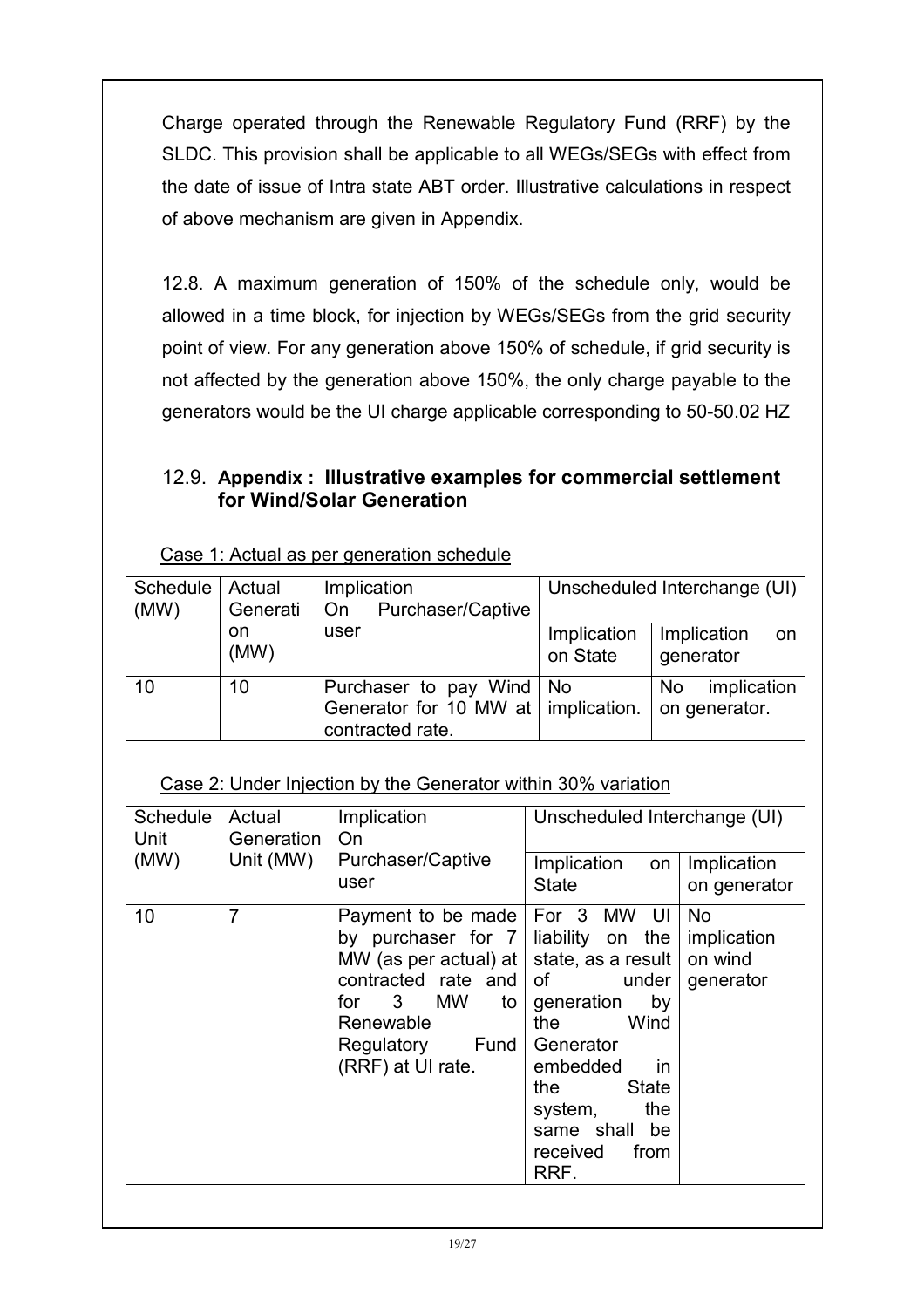## Case 3: Under Injection by the Generators beyond 30 % variation

| Schedule<br>(MW) | Actual<br>generation | Implication on<br>Purchaser/Captive                                                                                                                                               | Unscheduled Interchange (UI)                                                                                                                                                                                                       |                                                               |
|------------------|----------------------|-----------------------------------------------------------------------------------------------------------------------------------------------------------------------------------|------------------------------------------------------------------------------------------------------------------------------------------------------------------------------------------------------------------------------------|---------------------------------------------------------------|
|                  | (MW)                 | user                                                                                                                                                                              | Implication on<br>state                                                                                                                                                                                                            | Implication<br>on wind<br>generator                           |
| 10               | 6                    | To pay for 7 MW to<br>generator (since, in<br>this range, the wind<br>generator<br>comes<br>under UI mechanism)<br>at contracted rate.<br>3 MW by purchaser<br>at UI rate to RRF. | Out of 4 MW<br>liability of UI on<br>state on account<br>of<br>under<br>generation<br>by<br>generator, UI for<br>3 MW shall be<br>received by<br>the<br>state from RRF<br>and UI of 1 MW<br>would be received<br>from the UI pool. | UI rate for<br>1 MW<br>payable by<br>Generator<br>to UI Pool. |

#### Case 4: Over Injection by the generators within 30% variation

| <b>Schedule</b><br>Actual<br>generation<br>(MW) |      | Implication on<br>Purchaser/captive | Unscheduled Interchange (UI) |             |
|-------------------------------------------------|------|-------------------------------------|------------------------------|-------------|
|                                                 | (MW) | user                                | Implication on               | Implication |
|                                                 |      |                                     | state                        | on          |
|                                                 |      |                                     |                              | generator   |
| 10                                              | 13   | To pay for 13 MW                    | For 3 MW, UI                 | <b>No</b>   |
|                                                 |      | to                                  | benefit for the              | implication |
|                                                 |      | generator at                        | State on account             | on          |
|                                                 |      | Contracted rate.                    | of over-                     | generator.  |
|                                                 |      | Purchaser shall                     | generation                   |             |
|                                                 |      | receive                             | by generator to              |             |
|                                                 |      | Payment for 3 MW                    | be passed on to              |             |
|                                                 |      | from RRF at UI rate.                | the RRF.                     |             |

#### Case 5: Over Injection by the wind generator from 130% to 150% generation

| Schedule<br>(MW) | Actual<br>generation | Implication on<br>Purchaser/captive |         | Unscheduled Interchange (UI) |                      |
|------------------|----------------------|-------------------------------------|---------|------------------------------|----------------------|
|                  | (MW)                 | user                                |         | Implication on               | Implication          |
|                  |                      |                                     |         | state                        | on                   |
|                  |                      |                                     |         |                              | generator            |
| 10               | 14                   | To pay for 13 MW at                 |         | For 4 MW                     | UI   UI for 1        |
|                  |                      | Contracted                          | rate.   | benefit for                  | the $\vert$ MW to be |
|                  |                      | Purchaser                           |         | State on account received    |                      |
|                  |                      | Shall                               | receive | of over generation   from UI |                      |

#### (as compared to schedule)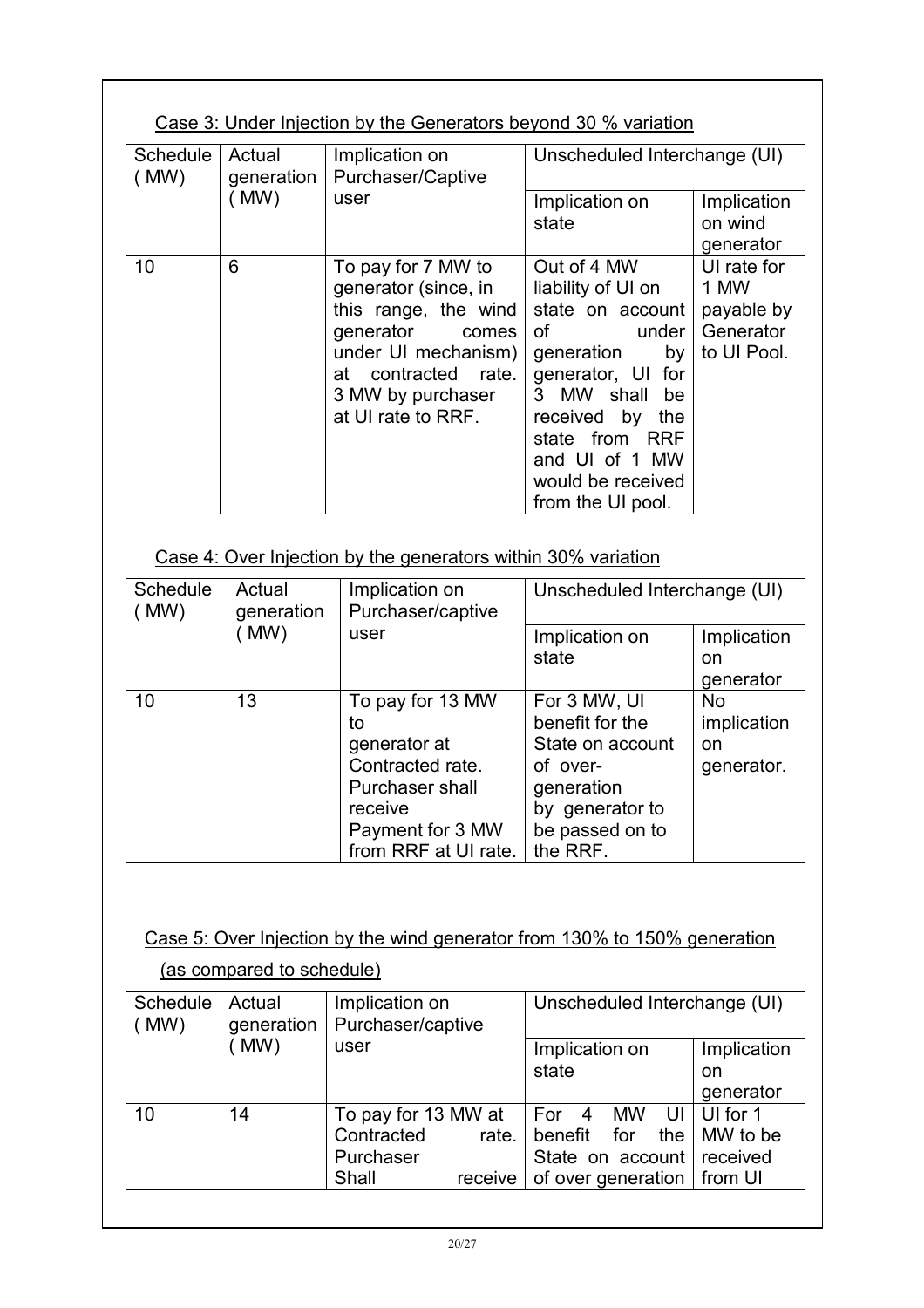| payment<br>for 3 MW from RRF<br>at UI rate. | by generator,<br>UI for 3 MW to be<br>passed on to the<br>RRF and UI for 1<br>MW to be passed | pool. |
|---------------------------------------------|-----------------------------------------------------------------------------------------------|-------|
|                                             | to UI pool.                                                                                   |       |

Case 6: Over Injection by the wind generator from 130% to 150%

generation (as compared to schedule)

| Schedule<br>Actual<br>Implication on<br>(MW)<br>Purchaser/captive<br>generation |      | Unscheduled Interchange (UI)                                                                                            |                                                                                                                                                                                                                                  |                                                                                                                                                                                                                                                                                                                     |
|---------------------------------------------------------------------------------|------|-------------------------------------------------------------------------------------------------------------------------|----------------------------------------------------------------------------------------------------------------------------------------------------------------------------------------------------------------------------------|---------------------------------------------------------------------------------------------------------------------------------------------------------------------------------------------------------------------------------------------------------------------------------------------------------------------|
|                                                                                 | (MW) | user                                                                                                                    | Implication on<br>state                                                                                                                                                                                                          | Implication on<br>generator                                                                                                                                                                                                                                                                                         |
| 10                                                                              | 16   | To pay for 13 MW<br>at<br>Contracted rate.<br>Purchaser<br>Shall receive<br>payment<br>for 3 MW from<br>RRF at UI rate. | For 6 MW<br>benefit for the<br>State from UI<br>Pool on<br>account of<br>higher<br>generation by<br>the generator,<br>UI for 3<br>MW to be<br>passed on to<br><b>RRF</b> and UI<br>for 3 MW to be<br>passed on to<br>UI<br>pool. | UI for 2 MW to<br>be received by<br>Generator from<br>UI Pool at the UI<br>rate<br>applicable at<br>that<br>particular time<br>and<br>for 1 MW UI to<br>be<br>received by<br>Generator from<br>UI<br>Pool at the UI<br>rate<br>applicable for<br>frequency<br>interval<br>below 50.02 and<br>not<br>below 50.00 Hz. |

#### Explanation:

(1) For all of the above scenarios, the UI rate shall be the normal UI rate applicable at that particular time block except in case 6 i.e. for over injection beyond 50 %. In this case the wind generator shall get UI for injection beyond 50% of the schedule at the UI rate applicable for frequency interval below 50.02 and not below 50.00 Hz, in accordance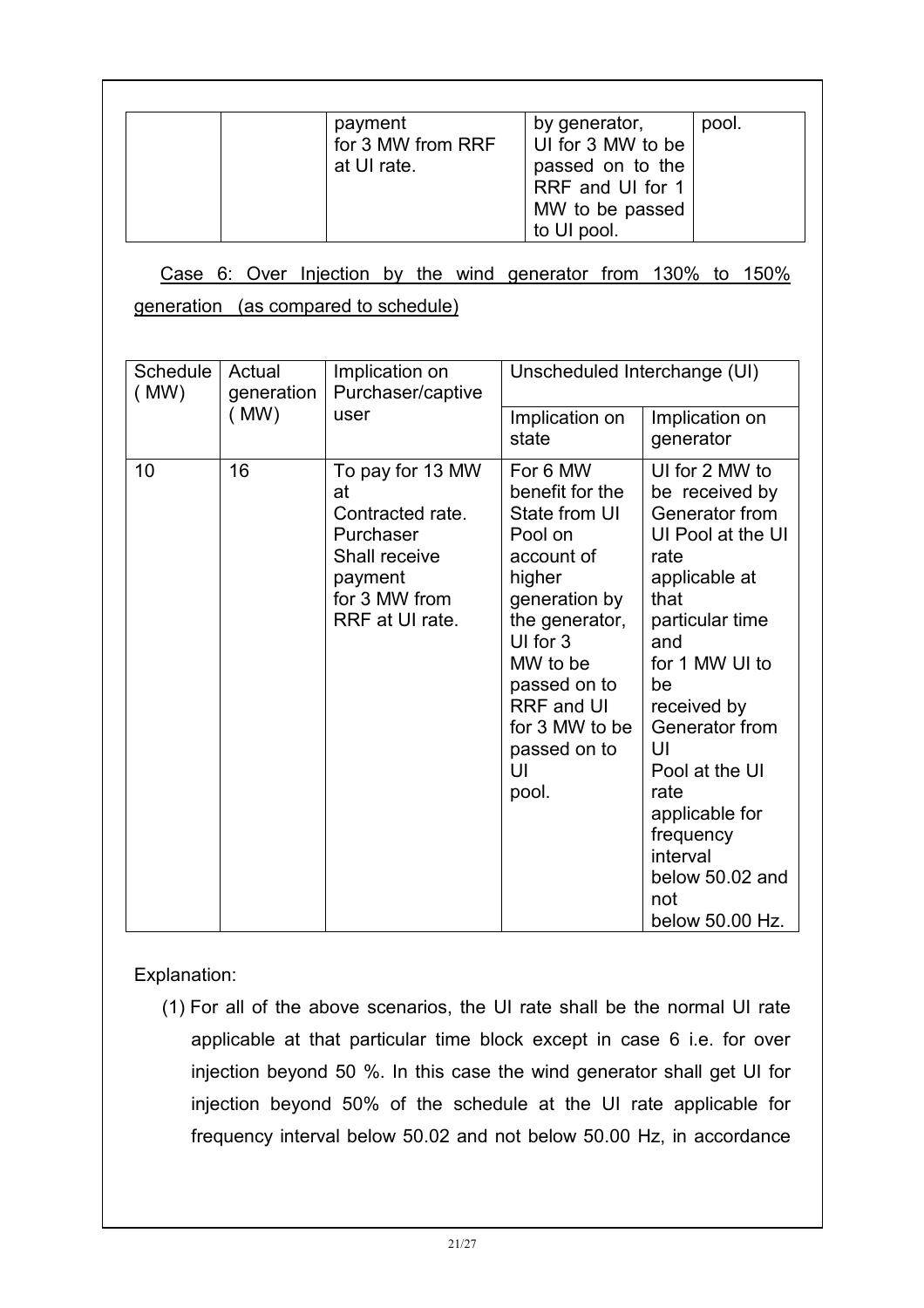with the CERC (Unscheduled Interchange Charges and related matters Regulations,2009, as amended from time to time.

(2) The RRF shall be created and operated by the SLDC on a state basis. For all cases above it is assumed that Purchaser's drawal is as per schedule.

### 13.0 Two-part tariff

Implementation of intra-state ABT requires that all the generating stations and Distribution Licensee within the State should adopt a two-part tariff within the frame work of the existing PPAs. Appropriate action should be taken by all concerned to convert the existing single part tariff if any to two-part tariff in respect of all the generating stations and distribution Licensee. For the time being wind, solar and hydro stations are exempted from converting to two-part tariff. Operation of hydro stations shall be strictly done by the SLDC and operated economically.

#### 14.0 Scheduling and Dispatch Code

#### 14.1. Demarcation of responsibilities

14.1.1. The SLDC shall coordinate the scheduling of all such generating stations located within the State, which are not scheduled by the RLDC in terms of CERC regulations as notified from time to time. The SLDC shall also be responsible for such generating stations for

- (i) Real time monitoring of the station's operation,
- (ii) Checking that there is no gaming in its availability declaration,
- (iii) Revision of availability declaration and injection schedule,
- (iv) Switching instructions,
- (v) Metering and energy accounting,
- (vi) Issuance of UI accounts/Reactive energy accounts,
- (vii) Collections/disbursement of UI payments,

(viii) Outage planning, etc. besides the stipulations in the IEGC and State Grid Code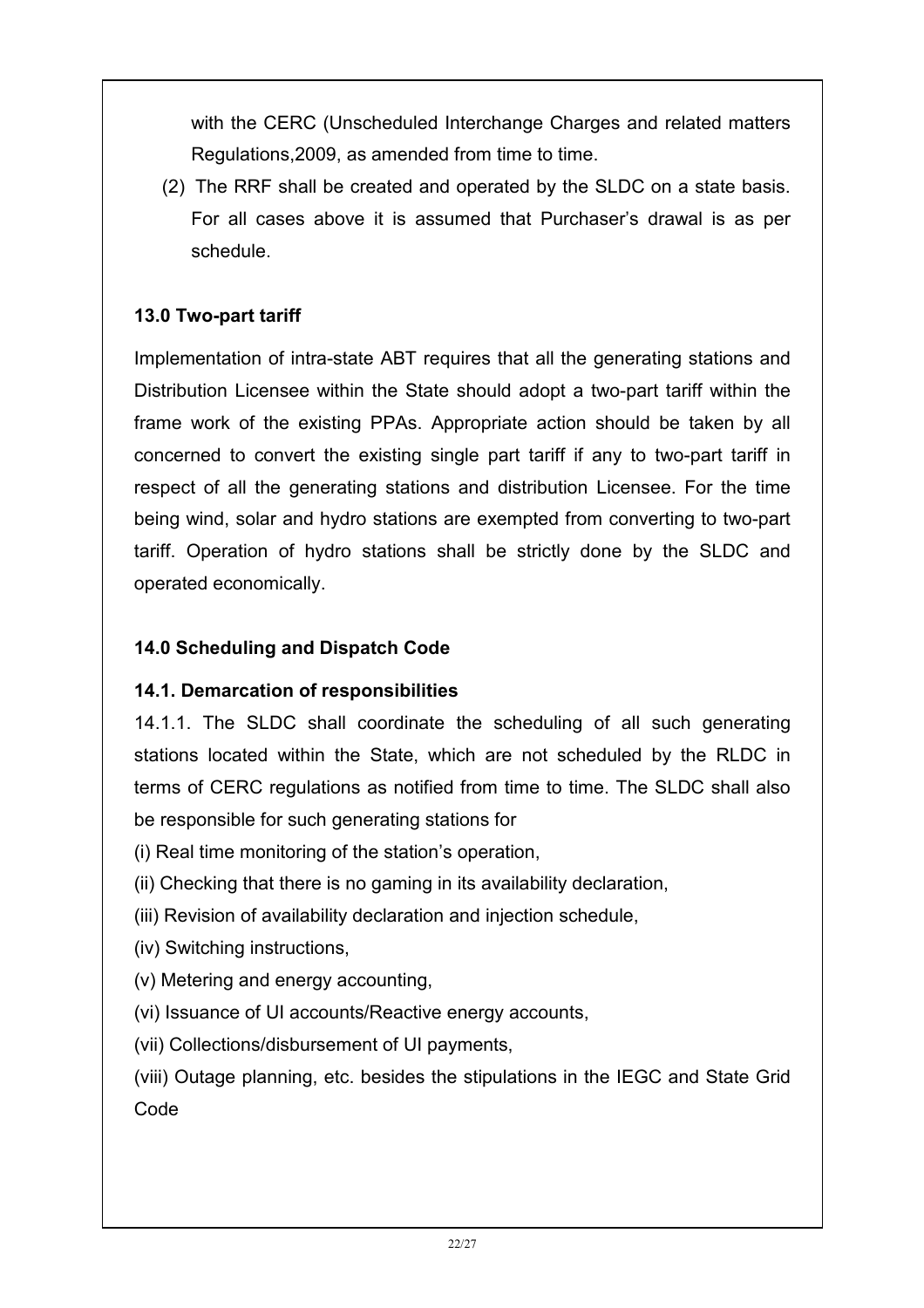14.1.2. The State grid shall be operated as loose power pool (with decentralized scheduling and dispatch), in which the Distribution Licensee shall have full operational autonomy, and the Area Load Dispatch Centres (ALDCs) shall have the total responsibility for (i) regulating the demand of their customers, (ii) scheduling their drawal from the Generating Stations and Inter-State Generating Station (ISGS) (within their share in the respective plant's expected capability), (iii) arranging any bilateral interchanges, and (iv) regulating their net drawal from the State grid as per following guidelines.

14.1.3. The algebraic summation of scheduled drawal from State Generating stations and ISGS and any bilateral inter-change shall provide the drawal schedule of the Distribution Licensee, and this shall be determined in advance on daily basis. While the Distribution Licensee would generally be expected to regulate their consumers' load so as to maintain their actual drawal from the State grid close to the above schedules, a tight control is not mandated. The Distribution Licensee may, at their discretion, deviate from the drawal schedule, as long as such deviations do not cause system parameters to deteriorate beyond permissible limits and/or do not lead to unacceptable line loading. Deviations from net drawal schedule are, however, to be appropriately priced through the Unscheduled Interchange (UI) mechanism.

14.1.4. Provided that the Distribution Licensee, through their Distribution Control Centres, shall always endeavour to restrict their net drawal from the grid to within their respective drawal schedules, whenever the system frequency is below 49.8 Hz. When the frequency falls below 49.7 Hz, requisite load shedding shall be carried out by the Distribution Licensee to curtail the over-drawal.

14.1.5. The Distribution Licensee shall regularly carry out the necessary exercises regarding short-term and long-term demand estimation for their area, to enable them to plan in advance as to how they would meet their consumers' load without overdrawing from the grid.

14.1.6. The State Generating Stations (SGS/ IPP/ CGP if scheduled) shall be responsible for power generation according to the daily schedules advised to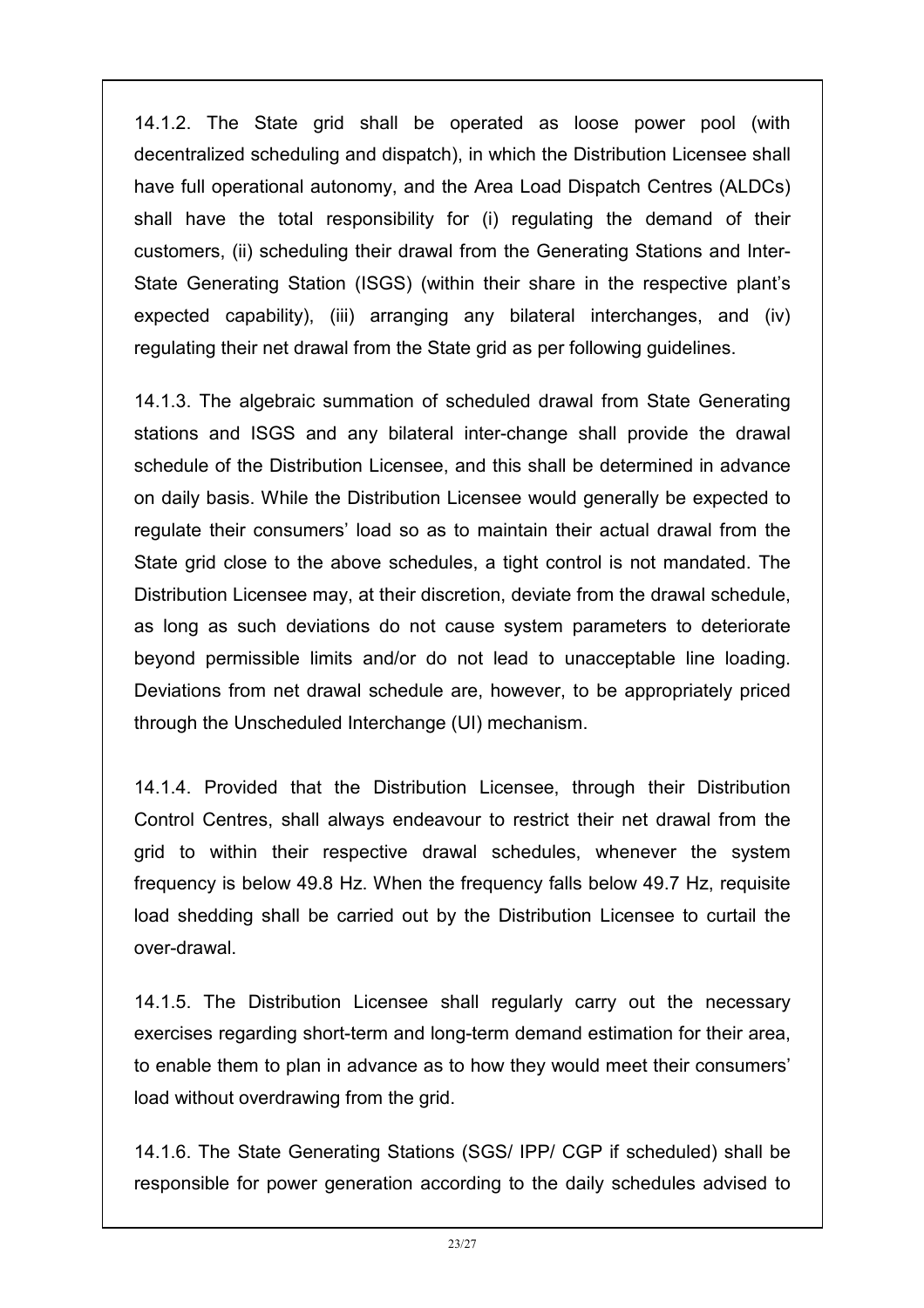them by the SLDC on the basis of the requisitions received from the Distribution Licensee, and for proper operation and maintenance of their Generating Station, such that these stations achieve the best possible longterm availability and economy.

14.1.7. While the Generating stations would normally be expected to generate power according to the daily schedules advised to them, it would not be mandatory to follow the schedules tightly. In line with the flexibility allowed to the Distribution Licensee, the Generating Stations may also deviate from the given schedules depending on the plant and system conditions. In particular, they would be allowed / encouraged to generate above the given schedule under deficit conditions. Deviations from the ex-power plant generation schedules shall, however, be appropriately priced through the UI mechanism.

14.1.8. Provided that when the frequency is higher than 50.2 Hz, the actual net injection shall not exceed the scheduled dispatch for that time. Also, while the frequency is above 50.2 Hz, the Generating Stations may (at their discretion) back down without waiting for an advice from SLDC in order to restrict the frequency rise. When the frequency falls below 49.8 Hz, the generation at all Generating Stations shall be maximized, at least up to the level which can be sustained, without waiting for an advice from SLDC.

14.1.9. However, notwithstanding the above, the SLDC may direct the Distribution Control Centres / Generating Stations to increase/decrease their drawals/generation in case of contingencies e.g. overloading of lines/transformers, abnormal voltages, threat to system security. Such directions shall be immediately acted upon. In case the situation does not call for very urgent action, and SLDC has some time for analysis, it shall be checked whether the situation has arisen due to deviations from schedules, or due to any power flows pursuant to short-term open access. These shall be terminated first, in the above sequence, before an action which would affect the scheduled supplies from Generating Stations to the long term customers is initiated.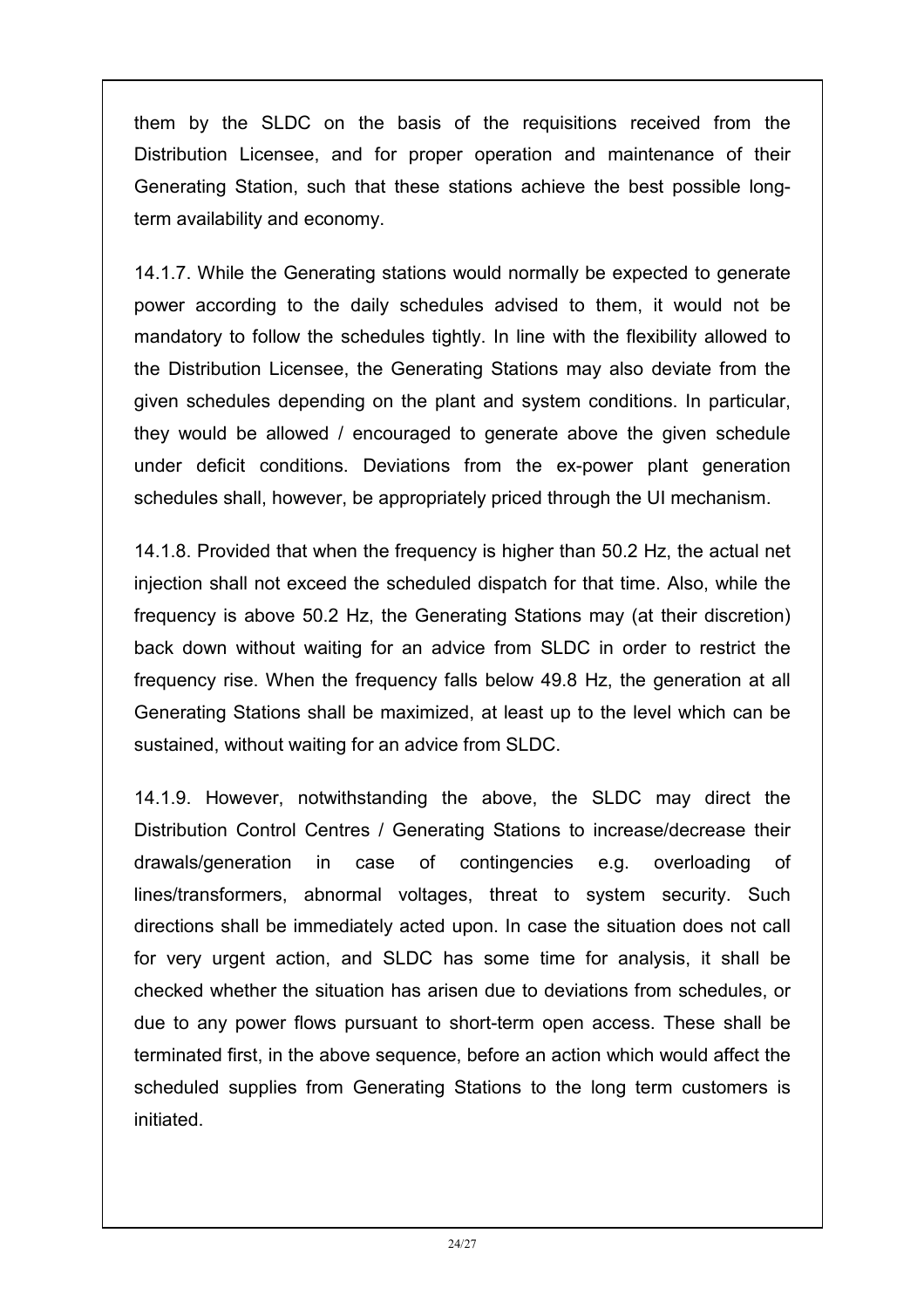14.1.10. For all outages of generation and transmission system, which may have an effect on the State grid, all constituents shall cooperate with each other and coordinate their actions through State Coordination Committee (SCC) for outages foreseen sufficiently in advance and through SLDC (in all other cases), as per procedures finalized separately by SCC. In particular, outages requiring restriction on Generating Stations' generation and/or restriction of Generating Stations' share which a beneficiary can receive (and which may have a commercial implication) shall be planned carefully to achieve the best optimization.

14.1.11. The constituents shall enter into separate joint/bilateral agreement(s) to identify the scheduled drawal pattern, tariffs, payment terms etc. All such agreements shall be filed with the SLDC for being considered in scheduling and State energy accounting. Any bilateral agreements between constituents for scheduled interchanges on long-term/short-term basis shall also specify the interchange schedule, which shall be duly filed in advance with the SLDC.

14.1.12. All constituents shall abide by the concept of frequency-linked load dispatches and pricing of deviations from schedule, i.e., unscheduled interchanges. All generating units of the constituents, licensees and generating companies should normally be operated according to the standing frequencylinked load dispatch guidelines issued by the SLDC, to the extent possible, unless otherwise advised by the SLDC.

14.1.13. It shall be incumbent upon the Generating Stations to declare the plant capabilities faithfully, i.e., according to their best assessment. In case, it is suspected that they have deliberately over/under declared the plant capability contemplating to deviate from the schedules given on the basis of their capability declarations (and thus make money either as undue capacity charge or as the charge for deviations from schedule), the SLDC may ask the Generating Station to explain the situation with necessary backup data.

14.1.14. The STU shall install special energy meters on all inter connections between the State constituents and at other identified points for recording actual net MWh interchanges and MVArh drawals. All concerned entities (in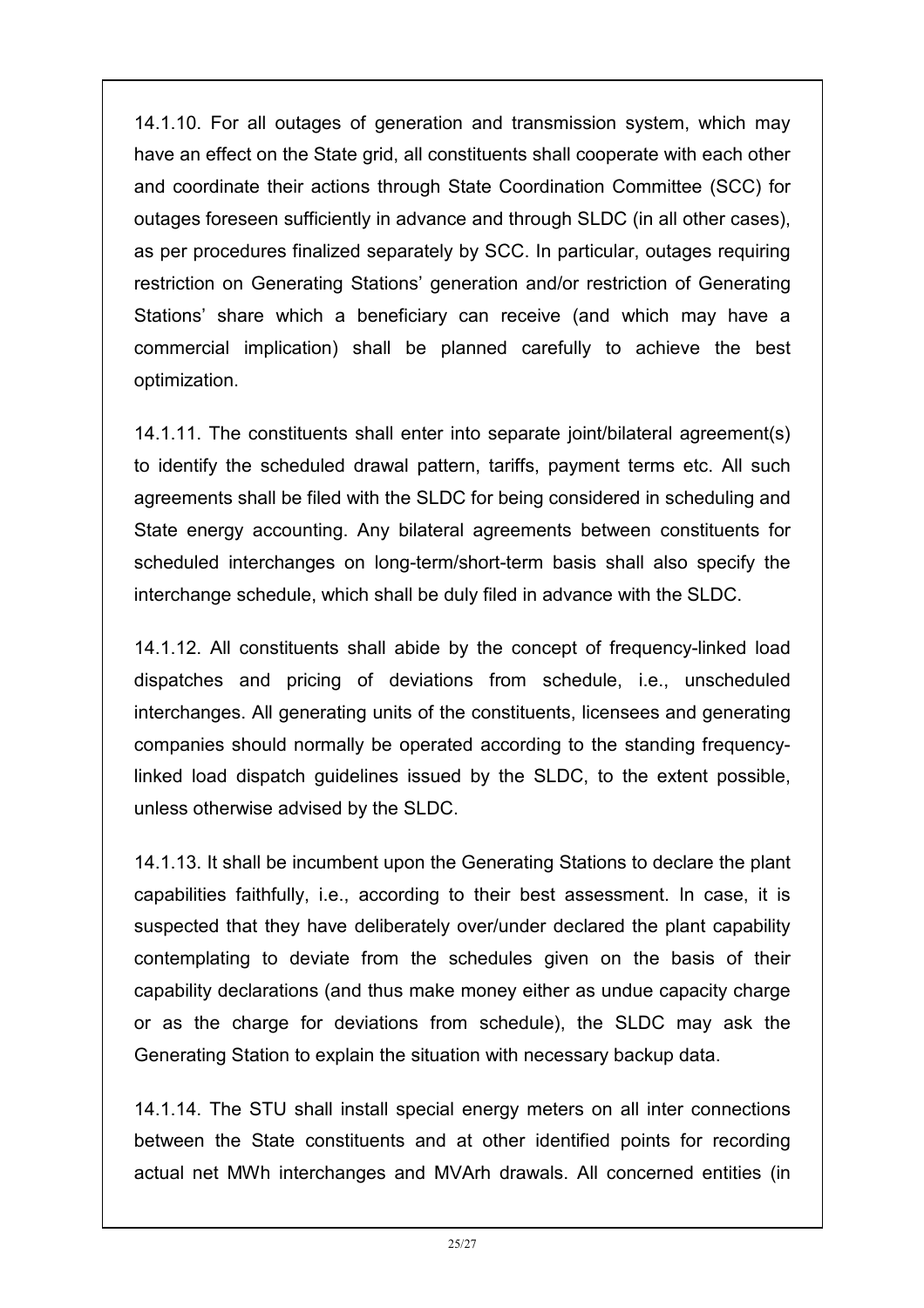whose premises the special energy meters are installed) shall fully cooperate with the STU/SLDC and extend the necessary assistance by taking weekly meter readings and transmitting them to the SLDC.

14.1.15. The SLDC shall be responsible for computation of actual net MWh injection/drawal of concerned intra-state entity, 15 minute-wise, based on the above meter readings and for preparation of the State Energy Accounts. All computations carried out by SLDC shall be open to all constituents for checking/verifications for a period of 15 days. In case any mistake/omission is detected, the SLDC shall forthwith make a complete check and rectify the same.

14.1.16. The Distribution Licensee shall have Distribution Control Centres to capture and monitor the online data supplied by the ABT meters and control the drawal / injection of power as per the schedule. Similarly, the SLDC may have their Sub Load Despatch Centres to capture and monitor the online data supplied by the ABT meters and control the drawal / injection of power as per the schedule.

14.1.17. In order to handle the increased volume of data under Intra-state ABT and also to perform the functions of monitoring and energy accounting, the state load despatch centre needs to be up-graded suitably by providing necessary software, hardware, human resources and other infrastructure.

14.1.18. SLDC shall periodically review the actual deviation from the dispatch and net drawal schedules being issued, to check whether any of the constituents are indulging in unfair gaming or collusion. In case any such practice is detected, the matter shall be reported to the Commission for further investigation/action.

#### 14.2. Scheduling and Dispatch procedures

All Intra-State Generating Stations shall be duly listed. The station capacities and allocated/contracted shares of different beneficiaries shall also be listed